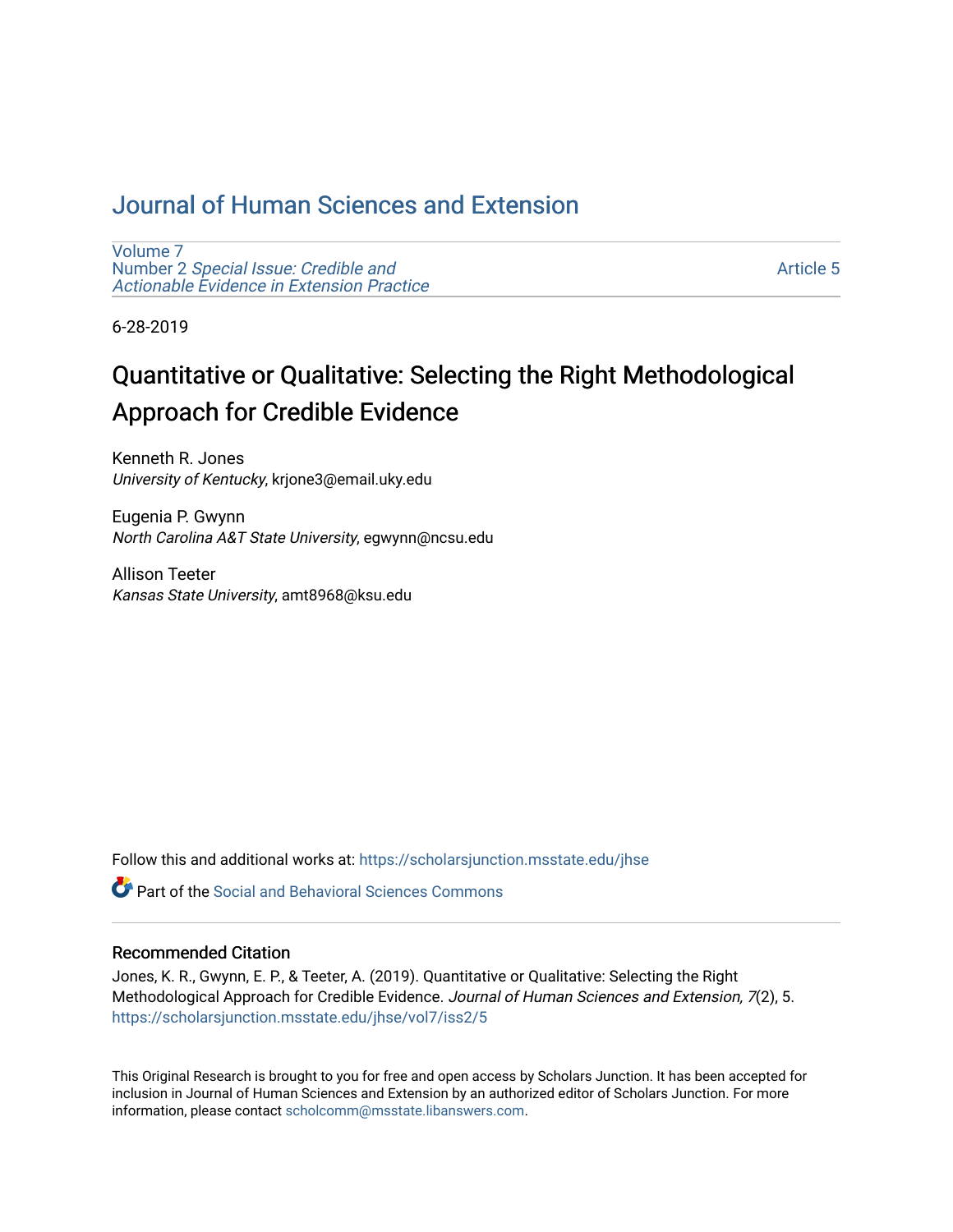## **Quantitative or Qualitative: Selecting the Right Methodological Approach for Credible Evidence**

#### **Kenneth R. Jones**

*University of Kentucky*

#### **Eugenia P. Gwynn**

*North Carolina A&T State University*

#### **Allison M. Teeter**

*Kansas State University*

*This article provides insight into how an adequate approach to selecting methods can establish credible and actionable evidence. The authors offer strategies to effectively support Extension professionals, including program developers and evaluators, in being more deliberate when selecting appropriate qualitative and quantitative methods. In addition, several examples of commonly used measures are described to help in determining their applicability for evaluating Extension programs. Benefits and challenges of select methods are discussed as well as pitfalls to avoid that can derail the evaluative process. Lastly, a few cases are shared to present how Extension is aiming to establish credible evidence through state efforts and at the national level. The authors discuss the use of practical designs (e.g., common measures) that offer a more uniform way of evaluating programs. Examples are also included to highlight the effective use of Extension reporting systems that aim to streamline data collection, evaluation, and reporting as a means to ensure more credibility.*

*Keywords:* quantitative, qualitative, mixed methods, evaluation

*"If the methods we use match the purpose of the evaluation, if we employ these methods ethically with technical competence, and if our decisions and the underlying reasoning are apparent, the evaluation will meet our ultimate goal* **—** *to produce credible and actionable evidence. Therefore, we must choose our methods wisely."*

**—Sharon F. Rallis (2015, p. 137)**

Direct correspondence to Kenneth R. Jones at krjone3@email.uky.edu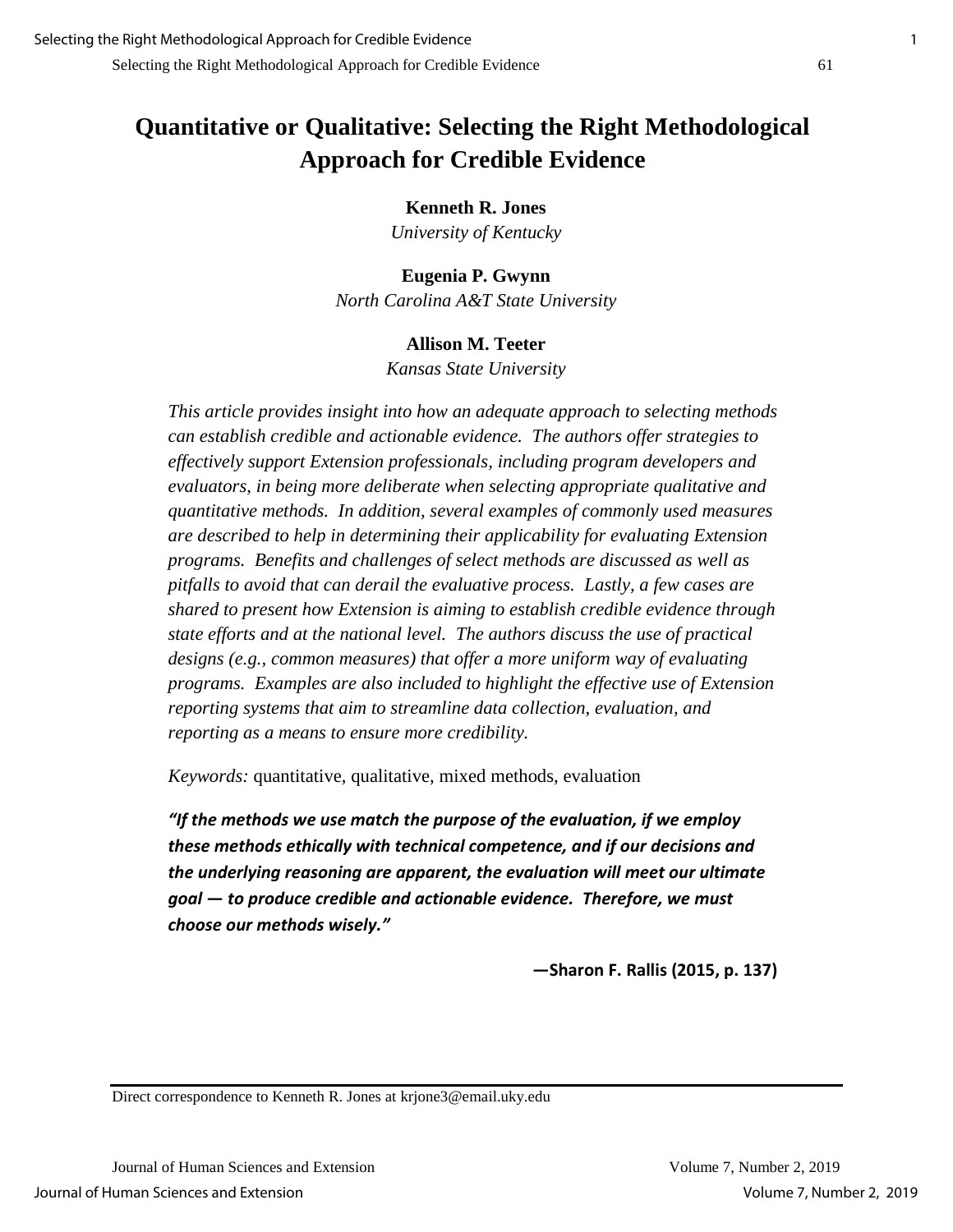Selecting the Right Methodological Approach for Credible Evidence 62

#### **Introduction**

The Cooperative Extension Service (Extension) provides communities with an array of resources, mainly through programs and projects that aim to improve the lives of local citizens (Gavazzi & Gee, 2018). Despite the wealth of knowledge provided to Extension's clientele (primarily through those working at the county level), a vast majority of the organization's professional staff have limited formal training as evaluators (Lamm, Israel, & Diehl, 2013). There is no doubt that in any organization, one will be hard-pressed to find individuals with more passion than Extension professionals who aim to generate ideas and mobilize individuals to implement change. However, there is little preparation in aiding Extension staff in the process of program development and evaluation (McClure, Fuhrman, & Morgan, 2012; Rennekamp & Arnold, 2009).

We currently live in an era where reporting and accountability of funds are paramount to sustaining programs that make a difference. Therefore, the process of evaluating programs is the crux of validating program successes that benefit individuals and communities (Mullins et al., 2015). It is important to offer the preparation that helps Extension staff determine which evaluation methods are conducive to gathering and analyzing data to demonstrate the quality and effectiveness of Extension programs. Evaluation is no longer just a worthy goal, but an organization's responsibility, to serve as a medium to improve communication and the programs themselves (Franz, 2013). It is no longer acceptable to gather a minutia of data just to "check the box." Moreover, evaluation and the evidence it provides can be the key to maintaining current and securing future funding (Franz, Arnold, & Baughman, 2014; Lamm & Israel, 2013).

#### **Credible Evidence: Research versus Evaluation**

Applying the most suitable methods can play a powerful role in program development and evaluation (Creswell, 2003). It is important to understand the needs of what is to be evaluated. However, the key is to use methods appropriately for data collection, analysis, etc. Not only is it critical to be mindful of the need for rigor and credibility, but the distinctions between methods must also be clearly understood. Hessler (1992) described methodology as the "science and art of evaluating the worthiness" of a problem that guides research design decisions (p. 26).

While those with quantitative research backgrounds may objectively gravitate toward survey designs to gather data, qualitative methodologists may prefer using strategies that rely on personal feelings and meanings (or interpretations) to capture the essence of participants' experiences (Newman & Benz, 1998). At this juncture in science, it is important to acknowledge that one is no less standardized than the other. While quantitative methods have been revered and remain as a gold standard for achieving credible evidence, qualitative approaches should also be seen as an adequate way to assess programs and projects that aim to affect the lived experiences of clientele (Secrest & Sidani, 1995). Therefore, it is imperative to utilize the best methods to achieve the desired goals and results.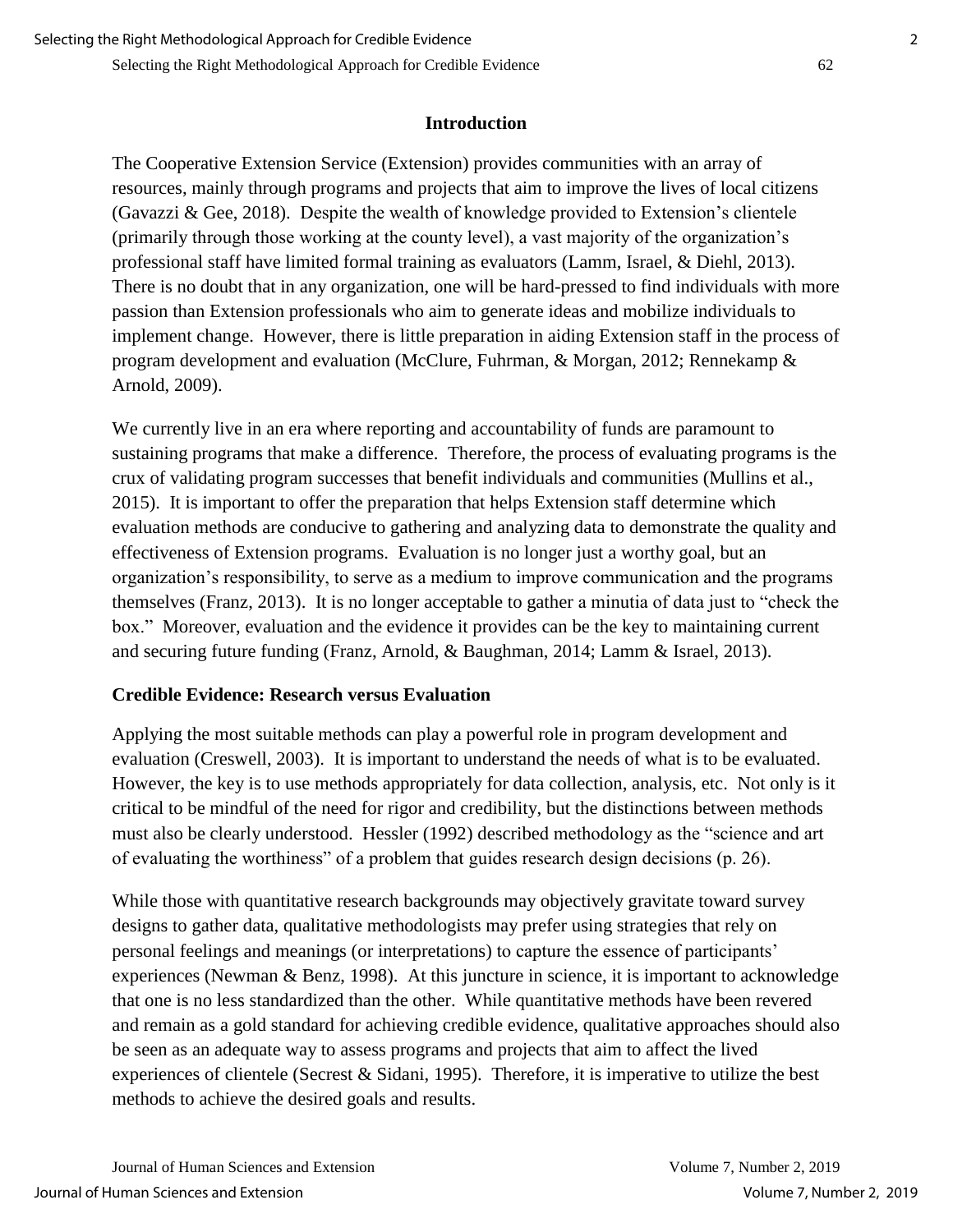While evaluators should be aware of key research concepts, researchers should, in turn, have the wherewithal to package research theory into a form that is understood by consumers and lay audiences (Fink, 2015; Garbarino & Holland, 2009). Clientele are more inclined to use research results that are not scholarly rhetoric but clearly articulate how their issues can be resolved (McDavid & Hawthorn, 2006). While research aims to prove (through testing and further developing) theory, evaluation strives to improve (programs, etc.)—hence, the reason to have a solid understanding of the relational similarities and contrasts between research and evaluation. Many research fundamentals apply to evaluation practices, but the implementation of research and evaluation designs may vary due to the research agenda, evaluation purpose, or intended benefits to subjects/clientele. However, both research and evaluation offer criteria that stress the importance of credibility (and ethics), whether as a researcher or evaluation specialist. Table 1 provides a synopsis describing some differences between evaluation and research.

|                                            | <b>Evaluation</b>                                                                                                    | <b>Research</b>                                                              |
|--------------------------------------------|----------------------------------------------------------------------------------------------------------------------|------------------------------------------------------------------------------|
| What is the<br>purpose?                    | Make value statements about merit<br>or worth<br>Provide information for decision<br>making                          | Add to knowledge in the field<br>Develop laws and theories                   |
| Who determines the<br>agenda or focus?     | Stakeholders and evaluator(s)<br>jointly<br>Funding agencies<br>٠                                                    | Researchers<br>$\bullet$<br>Academic institutions<br>Funding agencies        |
| Is generalizability<br>important?          | The focus is on the particulars of the<br>program, policy and the context<br>Generalizability is less important<br>٠ | Yes, it adds to theory<br>$\bullet$<br>Contributes to the field<br>$\bullet$ |
| <b>How are results</b><br>utilized?        | Decision making (e.g., about the<br>project's activities, development of<br>future projects)                         | Knowledge sharing<br>Practice Improvement<br>$\bullet$                       |
| What criteria<br>determine<br>credibility? | Accuracy<br>Utility<br>Feasibility<br>Propriety<br>Accountability                                                    | Internal validity<br>External validity<br>Generalizability                   |

*Table 1. Differences Between Evaluation and Research*

*Note:* Adapted from Fitzpatrick, Sanders, and Worthen (2011).

Gathering adequate and accurate data is critical to the credible evidence of any evaluative procedure. However, with the advocacy of research models stressing approaches such as randomized controlled trials (RCTs), used in many scientific experiments to help minimize bias and increase validity in research, the work of many evaluators who focus primarily on community-based evaluations (and deal with a surplus of social external factors) may be perceived as less rigorous. In other words, those conducting basic research (typically in nonsocial science areas) may see the applied approach often adopted by evaluators as less scrupulous, when this work may be even more intense due to the social dynamics that can affect evaluation implementation processes.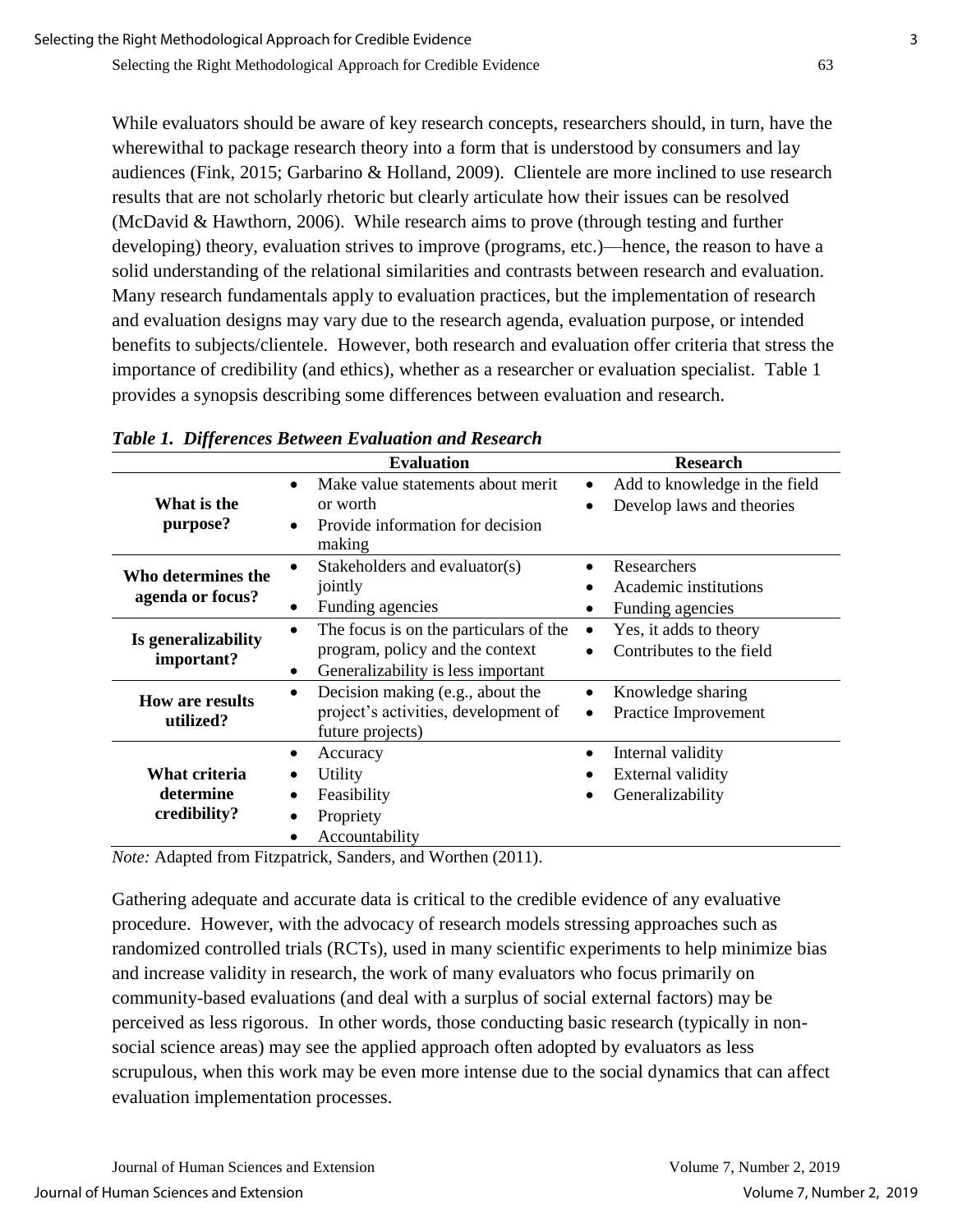Selecting the Right Methodological Approach for Credible Evidence 64

So, what is credible when it comes to choosing the right evaluation methods? Is credibility a quantitative approach that aligns with RCTs for purposes of examining factors that affect members of separate comparison groups? Is credibility a qualitative approach to apply meaning to the experiences of participants? This article provides insight into how adequate, more appropriate evaluation methods can establish credible and actionable evidence of program impact. The authors confer a means to support Extension professionals, including evaluators and other program developers, to be more explicit in the selection of methods that deliver a usable, more credible Extension program. Despite the differences among evaluation methods, it is imperative to have a solid understanding of and rationale for using a variety of approaches. For instance, although the presentation of some findings can rely deeply on narratives, patterns, and themes (qualitative data), quantitative data may be expressed similarly or in the traditional format that uses numerical concepts (Secrest & Sidani, 1995). The authors will discuss a variety of approaches for conducting program evaluations, including quantitative, qualitative, and a combination of both (mixed methods). Moreover, the totality of possibilities must be considered when determining the most applicable method. It is important to note that the proper method is key, and the evaluator should be familiar with what is most suitable for a specific audience.

## **Why Methods Matter**

Why even entertain the importance of evaluation methods? It is indeed at the core of what solidifies the process of collecting credible and actionable evidence. A method is what an evaluator must understand when considering available resources for conducting an evaluation (Greene, 2007). Not only will this set the stage for what can be evaluated within reason, but it also affects how an evaluation process is designed. In addition, one must also consider methods when determining the target audience. For instance, an evaluator must have the skills to determine which method is more appropriate for young children as opposed to gathering data from older teens. This is in line with any stakeholder of a program (Creswell & Creswell, 2018), for stakeholders provide a source for answering pertinent questions which lead to answers and solutions. Specific program outcomes are often a driving force when considering proper methods as well. When in doubt, it is important to revisit the program's logic model, the purpose of the evaluation, and the evaluation questions. A mismatch of methods and questions will inevitably lead to incomplete and/or inaccurate information that will be viewed as less than credible. Evaluators should keep in mind that the "determination of what is credible is often context-dependent (i.e., varies across programs and stakeholders), and is naturally tied to the evaluation design, implementation, and standards adhered to for data collection, analysis, and interpretation" (Centers for Disease Control and Prevention [CDC], 2011, p. 25).

Utilizing the wrong methods could cause significant limitations on what can be interpreted from the results. Having a keen understanding of research methods allows evaluators and program participants alike, to become more astute consumers of evidence (Gooden & Berry-James, 2018).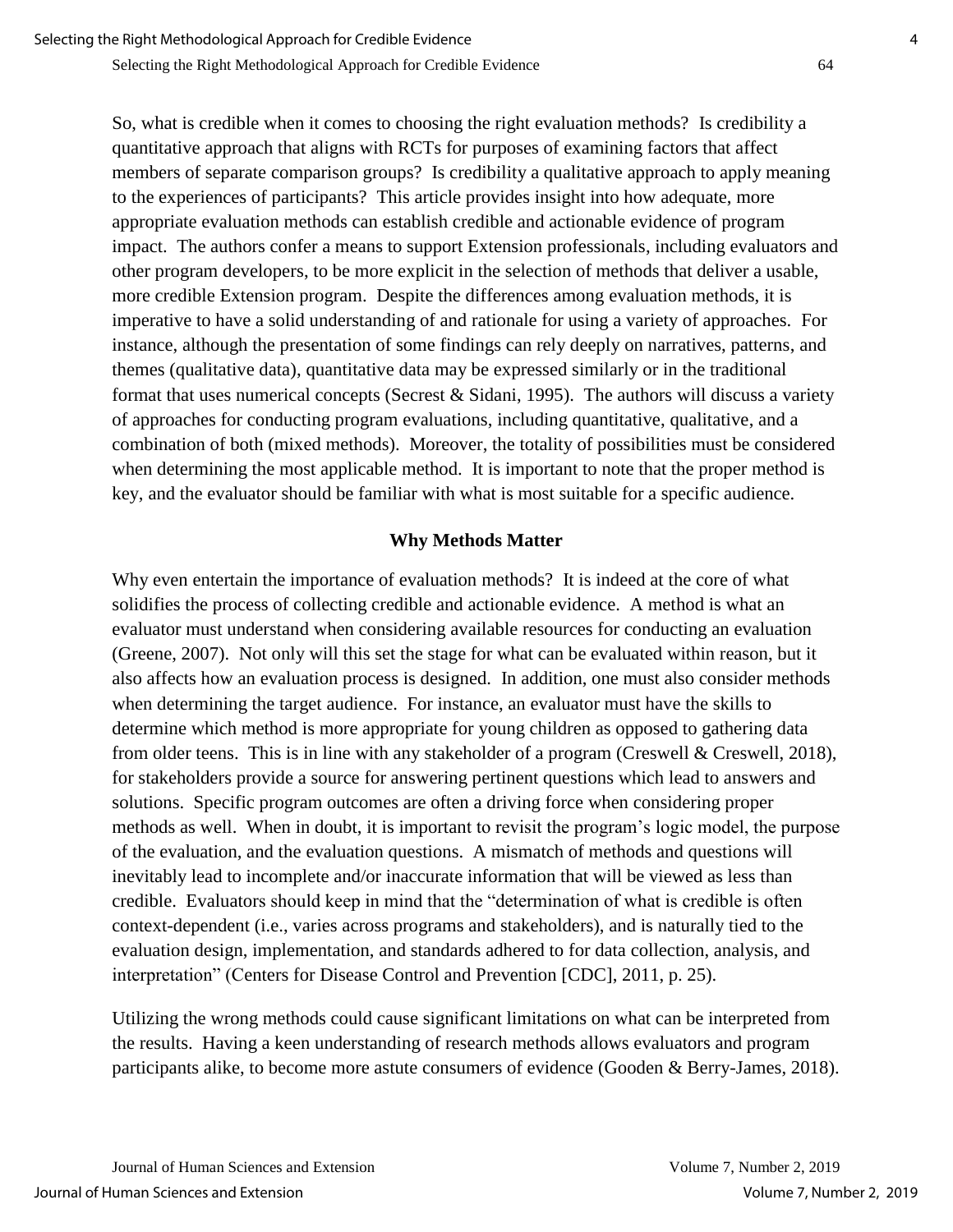This is, in fact, very applicable and a critical part of the decision-making process in regard to Extension program development and management.

### **Choosing the Proper Evaluation Method**

Producing credible and actionable evidence begins not with selecting a *preferred* method, but with selecting the most *appropriate* method (Rallis, 2015). The decision to select the best method should be informed by the evaluator's knowledge and skills, program outcomes, and stakeholder feedback as well as the evaluation's purpose and questions. In this section, the authors examine the formal evaluation process outlined in Figure 1. Emphasis will be placed on the initial four steps of the process, highlighting their importance in selecting the appropriate method (Step 4).



*Note:* Adapted from the CDC's *Guide to Developing an Effective Evaluation Plan* (2011, p. 5).

#### **Step 1: Engage Stakeholders**

Stakeholders, those who have a vested interest in the program being evaluated (Mertens & Wilson, 2012), can include but are not limited to funding agencies, program participants, project collaborators (e.g., partners), and the community. The extent to which these individuals are involved in the evaluation process dictates the success of the evaluation. For example, it is suggested that a meeting with stakeholders take place before developing the evaluation plan. Doing so provides an opportunity to begin laying the groundwork for the evaluation by determining stakeholder needs and interests, asking questions, and gathering feedback. This initial meeting builds trusts, encourages transparency, and ensures that the evaluation gathers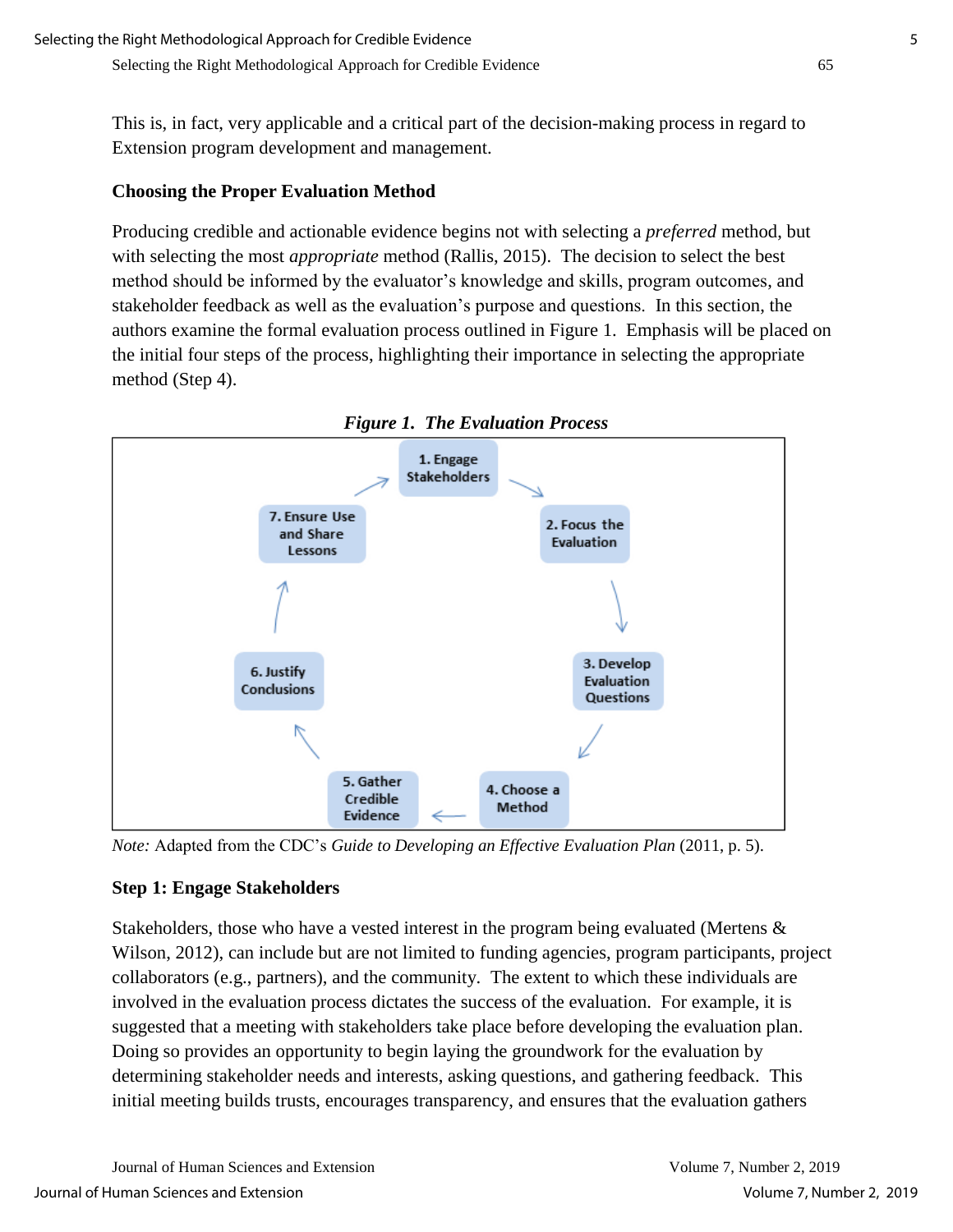data that will be useful to the stakeholders, thereby increasing the likelihood that the evaluation results will be utilized. Given that it may not be feasible to include all stakeholder groups in the process, special consideration should be given to including those stakeholders that enrich the credibility of an evaluation (Chawla, 2015). Having the stakeholders provide specific guidance on evaluation at this stage of the evaluation process can affect the use of the recommendations, which can ultimately influence funding decisions (Pell Institute, 2019).

## **Step 2: Focus the Evaluation**

Another crucial step in selecting an appropriate method is identifying the evaluation purpose. According to Davidson (2005), "choosing the appropriate method hinges on getting the evaluation purpose and questions right" (p. 14). If a logic model for the program does not exist, this is the ideal time to develop one. The activity can be used as a chance to build capacity among stakeholders with the already existing or newly created logic model serving as a road map for the program, thus identifying goals, activities, and expected outcomes. In essence, this formulates the action of determining the reason for evaluating a program. Engaging stakeholders in conversations regarding which components of the program's logic model should be a focus of the evaluation, determining which stakeholder groups will be participants in the evaluation, and learning how the intended users of the evaluation will use the results are equally important (BetterEvaluation, 2013).

As an evaluator begins thinking more about the evaluation questions and methods, further consideration should be given to the purpose of the evaluation. For example, the goal of the evaluation of a program receiving funding from an external stakeholder may be oversight and compliance or accountability. For oversight and compliance purposes, data illustrating that the program is following the rules and meeting expectations will be needed. If the purpose of the evaluation is accountability, the evaluator should seek to gather data that will demonstrate programmatic impacts. Documenting the program's accomplishments is just one way to demonstrate its effectiveness to funders. An evaluation might also aim to improve or increase the knowledge base of what constitutes an effective program (i.e., determine what works, why, and in what contexts so that programs may be replicated). Finally, many evaluations focus on program improvement. When this is the purpose of the evaluation, the evaluator should gather data that will enhance the program's quality through the identification of ways to improve program implementation and effectiveness (Mark, Henry, & Julnes, 2000). Regardless of the purpose of the evaluation, specific goals should be clearly defined before developing evaluation questions. If not, misalignment of the evaluation purpose and corresponding questions may decrease the credibility and usefulness of evidence.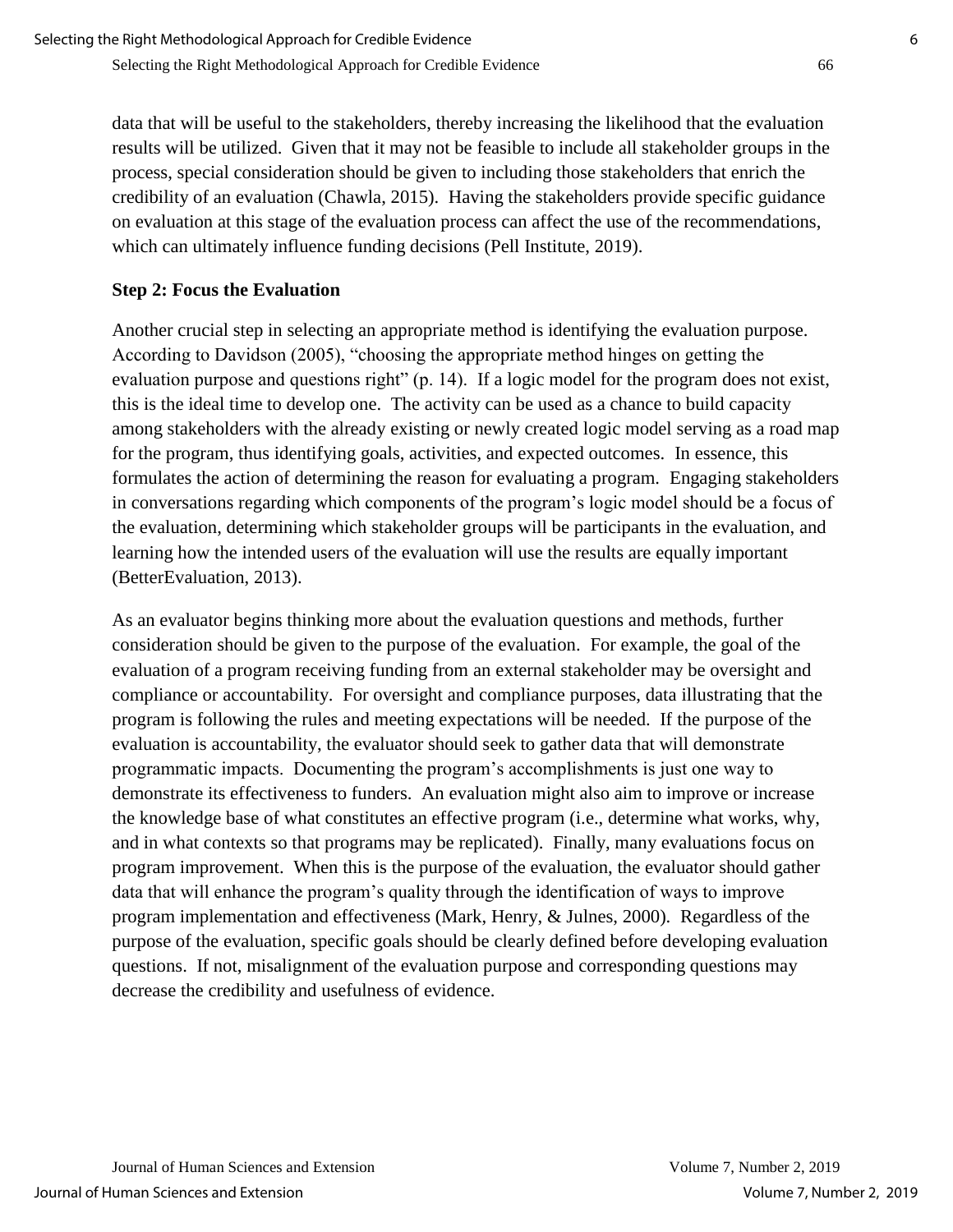## **Step 3: Develop Evaluation Questions**

Evaluation questions assist in identifying the types of data to be collected, selecting the appropriate data collection methods to be used, and/or finding the appropriate evaluation instrument(s) to be utilized. It is important to formulate questions that, when answered, will highlight the connections between program activities and short-, medium-, and long-term outcomes (Corporation for National & Community Service, 2019). Some sample evaluation questions include:

- To what extent have program activities been implemented? Were planned program activities/outputs completed on schedule?
- What is the program doing well, and what are potential areas for improvement?
- What impact is the program having on participants? What changes in knowledge, skills, attitudes, or behaviors have occurred due to participants' participation?
- How will program activities, outputs, and outcomes be sustained beyond the funding cycle?

According to the CDC (2011), when developing evaluation questions, it is also important to keep in mind the program's stage of development as well as the program's information needs, such as what will be most useful to stakeholders. Other considerations include the feasibility of answering each question and how much time, effort, and resources will be needed to answer the questions effectively and efficiently.

#### **Step 4: Choose a Method**

Once stakeholders have been engaged and a purpose and evaluation questions are in place, it is now time to select a method. In selecting a method, an evaluator must carefully consider the resources available, the type of data (i.e., quantitative or qualitative) that will need to be gathered, and how the results will be presented and used. Each method comes with specific advantages and limitations that should be taken into consideration. For example, when gathering data from program participants regarding a sensitive subject, anonymous surveys or one-on-one interviews might be most appropriate. Participants may be more willing to respond openly and honestly as opposed to potentially censoring themselves in a focus group interview. When in doubt, it may help by returning to stakeholders for support to provide additional insight into which method may yield the best results (given their own knowledge of the program and its participants).

According to Rallis (2015):

If the methods we use match the purpose of the evaluation, if we employ these methods ethically with technical competence, and if our decisions and the underlying reasoning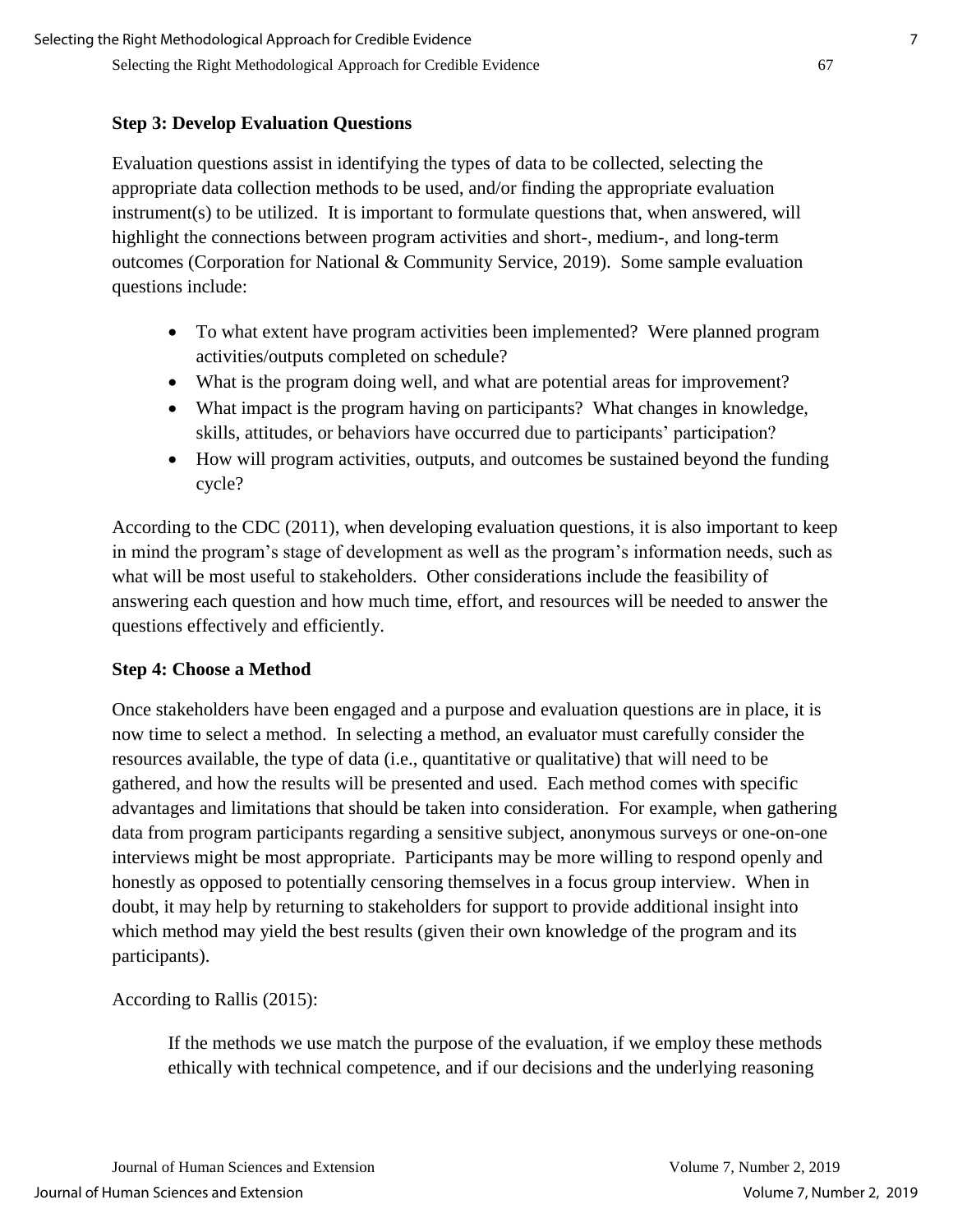are apparent, the evaluation will meet our ultimate goal—to produce credible and actionable evidence. (p. 137)

That is to say, the journey toward obtaining credible evidence does not end once the stakeholders have been engaged, an evaluation purpose and questions identified, and the appropriate method selected. For this article, the authors have chosen only to focus on the initial steps of the evaluation process. To continue to ensure the data gathered will be viewed as credible, the evaluator must then go forth to find or create a credible instrument or protocol, implement the evaluation with fidelity and integrity (i.e., gather credible evidence), perform the appropriate analyses, and report the findings. Adequately justifying the findings and ensuring the results are used will also add to the credibility and success of the evaluation.

#### **Types of Methods**

The use of certain methods has been at the core of the debate over credibility for some time. With quantitative methods being seen as the more common among experimental designs that infer to populations (Creswell, 2003), many evaluation approaches are heavily aligned with the expectations adorned by those who hold RCTs as a premier standard. Over the years, a plethora of research and evaluation approaches have emerged, with researchers and evaluators offering philosophical and technical reasons for the most credible methods (Creswell, 2003; Davidson, 2005; Fink, 2015; Newman & Benz, 1998). Creswell (2003) argued that to fully understand the best approach to establishing a research design, general procedures of data collection (methods) should be first and foremost. In today's society, there is less demand on quantitative over qualitative or vice versa but more foci on how the stronger, thus more credible, research studies rely on efforts lying within a continuum—providing a balance between quantitative and qualitative methods (Newman & Benz, 1998; Rallis, 2015). In essence, it is critical to use the method or methods that can render the most meaningful results.

Quantitative approaches seem to be eagerly utilized, perhaps due to the misconception that surveys are quick and easy to craft. In fact, most evaluations and research methodologists will argue that just because one is using a survey or questionnaire does not make the data credible (Fowler, 2002; Kelley, Clark, Brown, & Sitzia, 2003). There are "assessments of the assessment" that should occur before anyone uses an instrument for data collection. From a conventional pilot testing to more sophisticated statistical modeling, intentional steps should be taken before any instrument is put forth and trusted by unassuming novice evaluators. Hence, there are tried and true ways of determining whether data collection tools have credibility and can promote adequate use for the evaluator and responders providing data (Presser et al., 2004). This is often seen as the responsibility of the evaluator, particularly those serving as Extension evaluation specialists. For example, having a clear understanding of how item response theory (IRT) models can determine the degree to which certain items differ in meaning among respondents is a rudimentary, but handy skill to attain (see Carlson & Davier, 2013). Gaining the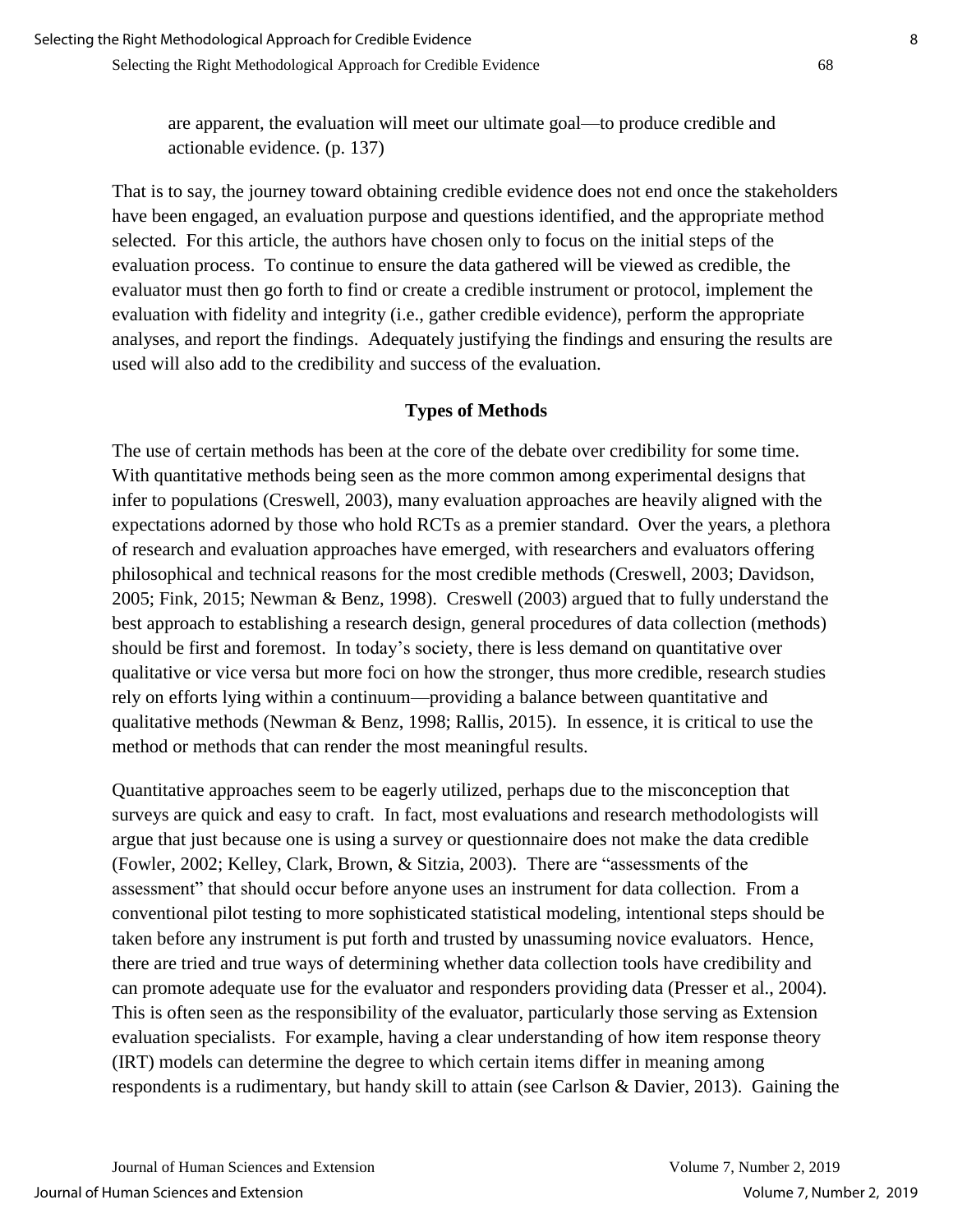capacity to identify and determine the worth of specific items can help in designing instruments that more adequately measure meaningful constructs.

Both quantitative and qualitative methods can pose valuable questions that result in the creation of credible and actionable evidence. Answers to these questions, whether from clientele or other stakeholders, aid in providing information that is taken as accurate or truth (Donaldson, Christie, & Mark, 2015). Both quantitative and qualitative methods can be used in conducting formative and summative evaluations. Formative evaluations would be the assessment of components through the process (e.g., determining if the time of the program is adequate or if individuals are actively participating), while summative evaluations would focus on the end results (e.g., Did participants experience a change in behavior based on what they learned?). Both methods can also help to provide meaning to evaluations in determining the effectiveness of a program.

## **Quantitative Methods**

Quantitative data deal with variables that can be measured with numeric values. They are best used to answer questions such as "How many?", "What were the outcomes?", and "How much did it cost?". Within an Extension context, quantitative data might be used to answer questions such as "How many youth with no familial history of 4-H participation joined 4-H in a given year?" or "What was the net gain in monthly income for limited-resource farmers who used high tunnels?" Quantitative data may involve statistical analyses that range from basic frequencies to more complex group differences, relationships, and causal estimates and projections. Credible evidence, however, does not always require complex statistical analyses, and it may be best to present simplified analyses (e.g., simple counts) that are practical and actionable for those working at the grassroots level. For example, county commissioners might primarily be interested in knowing how many of the county's residents have participated in a particular program and whether or not they felt the program was beneficial.

Quantitative data are often collected through methods such as surveys or questionnaires (which includes pre- and post-program tests or surveys), reviews of existing documents and databases, or by gathering clinical data.

**Surveys/questionnaires.** One of the most commonly used quantitative data collection methods is surveys or questionnaires. Surveys can be self-administered or administered by someone else and conducted either face-to-face, by mail, by telephone, or online. When using surveys and questionnaires, the reliability (i.e., the extent to which the instrument produces consistent outcomes) and validity (i.e., the extent to which the instrument measures what it is intended to measure) must be taken into account before its use. Pre- and post-surveys and/or tests are examples of survey tools that are used to document changes in knowledge, attitudes, skills, motivations, and behaviors. Typically, program participants take a pre-test or survey, receive the intervention or program, and then are tested or surveyed after the fact. The difference between the pre- and post-measurements represent change attributed to the program or activity.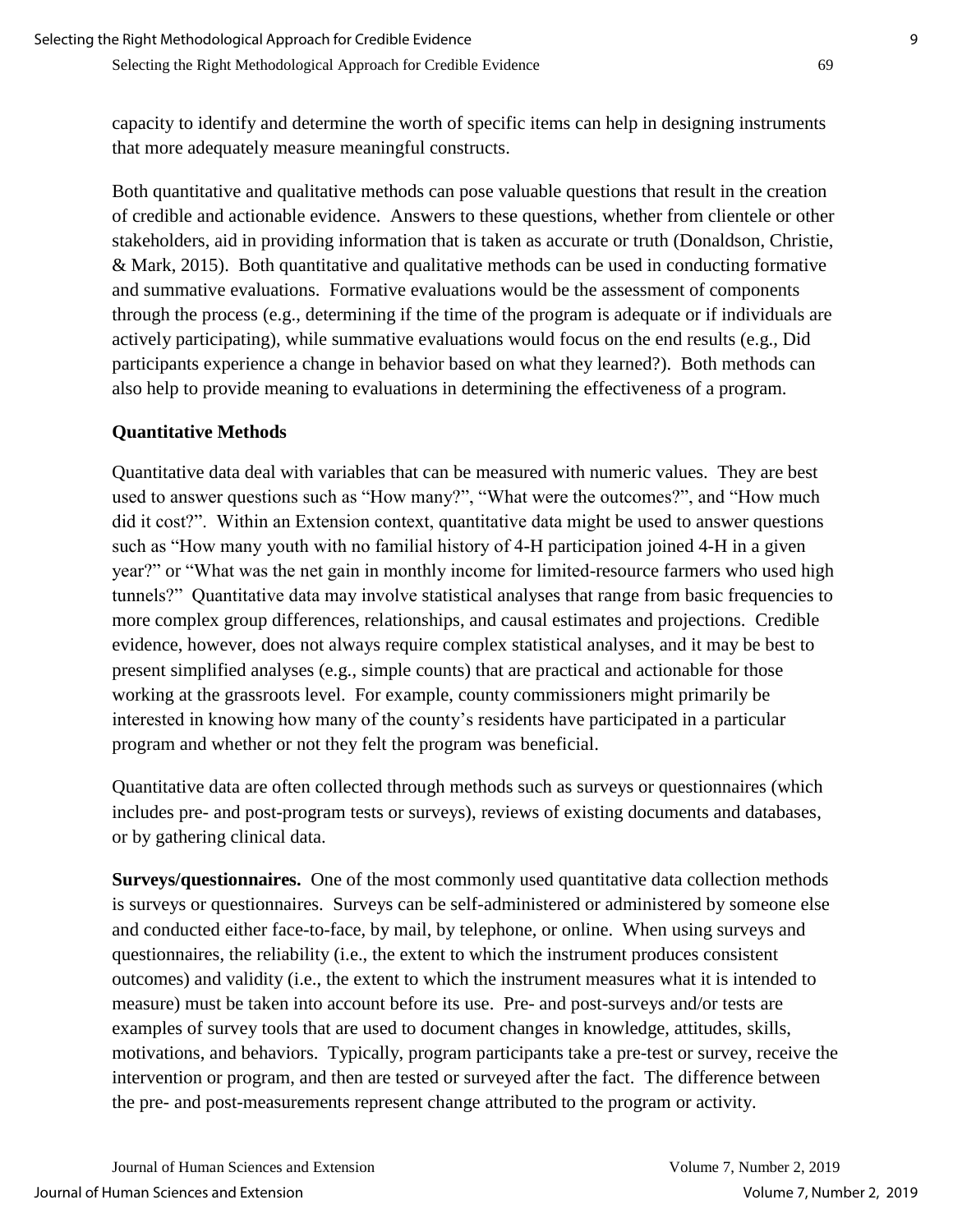Variations of the pre-posttest design include posttest only, retrospective pre- and posttest, preand posttest with comparison group, pre- and posttest with follow-up, and intermediate testing and posttest (Bennett, 1984). It should be noted, however, that surveys/questionnaires can also contain open-ended responses (e.g., "What did you learn about healthy food choices?") that can make them qualitative in nature.

**Surveillance data.** The Centers for Disease Control and Prevention defines public health surveillance as "ongoing, systematic collection, analysis, interpretation, and dissemination of data regarding a health-related event for use in public health action to reduce morbidity and mortality and to improve health" (Rolka et al., 2012). Evaluating health surveillance systems ensures the effective and efficient monitoring of public health problems (Teutsch & Churchill, 2000). Because each surveillance system is unique, evaluating them is not an easy process and requires flexibility (Calba et al., 2015). Typically, surveillance information is analyzed by time, place, and person, using tables and graphs to summarize and present data (Nsubuga et al., 2006). Examples of surveillance systems at the local, state, and national levels include vital statistics such as deaths and births, disease reporting including HIV prevalence, and surveys (e.g., Youth Risk Behavior Survey; YBRS). While it is not a typical Extension practice, Extension programs are often centered on public health topics such as chronic disease prevention, obesity, or the opioid epidemic. Therefore, it is worth considering a partnership with other organizations such as health departments to learn about gathering credible and actionable evidence through the use of surveillance systems.

**Record reviews.** There may not always be a need to collect new data to evaluate a program. In this case, document or record reviews can be used. Documents can be internal (e.g., attendance sheets for a workshop on financial management) or external (e.g., government agency report) and allow one to evaluate a program with minimal disruption (National Minority Aids Council, n.d.). Information from documents are useful for gathering background information, determining the success of program implementation, assisting in formulating questions for surveys or focus group protocols, and answering "what" and "how many," such as the number and types of program participants and program costs. It should be noted that while record reviews can provide numerical data, they can also provide qualitative information as well. Data can be gathered from a variety of sources such as exit reports, meeting minutes, newsletters, and/or marketing materials.

The chosen quantitative method will depend on a variety of factors, such as cost and the amount of time one has to conduct data collection and analysis. In addition, due to Extension's limited capacity to have dedicated staff to evaluate each individual program in a meaningful and appropriate way, the required resources of the methods used must be considered. Table 2 provides a more detailed comparison of some of these factors.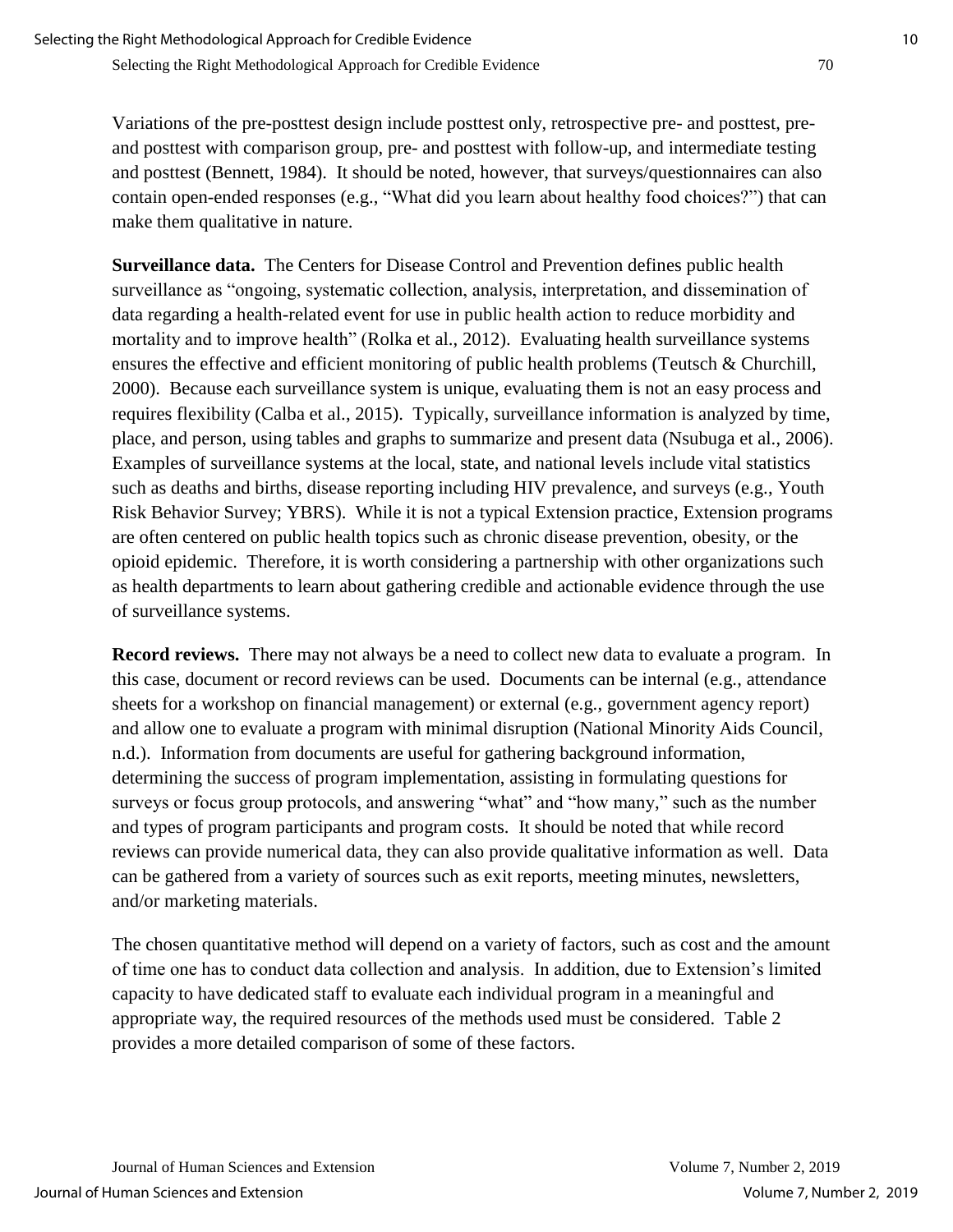| <b>Method</b><br>(Required<br>Resources)                      | <b>Advantages</b>                                                                                                                                                                                                                                                                                                                                                                                                                                  | <b>Challenges</b>                                                                                                                                                                                                                                                                                                                                                                      |
|---------------------------------------------------------------|----------------------------------------------------------------------------------------------------------------------------------------------------------------------------------------------------------------------------------------------------------------------------------------------------------------------------------------------------------------------------------------------------------------------------------------------------|----------------------------------------------------------------------------------------------------------------------------------------------------------------------------------------------------------------------------------------------------------------------------------------------------------------------------------------------------------------------------------------|
| Surveys/<br><b>Questionnaires</b><br>(Low)                    | Inexpensive to administer<br>٠<br>Can be used to gather large<br>$\bullet$<br>amounts of data<br>Easy to analyze quantitative data<br>٠<br>statistically<br>Reliable and valid measures may<br>$\bullet$<br>already exist<br>Pre- and posttests offer better<br>٠<br>evidence of program effectiveness<br>compared to other methods<br>Posttests with follow up provide<br>$\bullet$<br>valuable information about<br>medium and long-term impacts | Inability to capture the full story<br>٠<br>Question wording can bias<br>respondent's answers<br>Prone to error<br>٠<br>Tracking and contacting<br>$\bullet$<br>participants for follow-up can be<br>time-consuming<br>For retrospective pre- and posttest<br>$\bullet$<br>designs, may be difficult for<br>participants to remember how they<br>thought/behaved before the<br>program |
| Surveillance data<br>(Moderate-High)<br><b>Record reviews</b> | Greater awareness of potential<br>$\bullet$<br>threats<br>Ability to collect detailed<br>information<br>May be more representative<br>٠<br>Provides comprehensive and<br>$\bullet$<br>historical information<br>Minimal disruption to program or<br>٠                                                                                                                                                                                              | Expensive<br>$\bullet$<br>Labor intensive<br>Difficult to sustain over time<br>Possibility of misuse of<br>$\bullet$<br>information<br>Time-consuming<br>$\bullet$<br>Information may be incomplete<br>٠<br>Data are restricted to what already<br>$\bullet$                                                                                                                           |
| (Moderate)                                                    | activity<br>Information is readily available                                                                                                                                                                                                                                                                                                                                                                                                       | exists<br>Need to be clear beforehand about<br>$\bullet$<br>what data are being sought                                                                                                                                                                                                                                                                                                 |

*Table 2. Required Resources, Advantages, and Challenges of Quantitative Methods*

*Note:* Adapted from Siebold (2011).

Quantitative approaches, regardless of the instrument used, should measure the depth and breadth of implementation (e.g., the number of people who participated, the number of people who completed the program, attitudinal constructs, knowledge and behavior changes). The strengths of quantitative data for evaluation purposes include their representativeness (if the sample represents the population), the ease of analysis, and their consistency and precision (if collected reliably). However, the limitations of using quantitative data for evaluation can include poor response rates from surveys, difficulty obtaining documents, and difficulties in valid measurement (Driscoll, 2011). In addition, quantitative data do not provide an understanding of the program's context and may not be robust enough to explain complex issues or interactions (Garbarino & Holland, 2009; Holland & Campbell, 2005).

Presser and colleagues (2004) noted that questionnaire design and statistical modeling are usually perceived as priorities on separate ends of the spectrum. In other words, problems occur when either individuals with questionnaire design expertise do not have adequate knowledge of the appropriate use of statistical analyses or individuals with statistical analysis expertise do not have some understanding or familiarity with survey question/item design. The result of either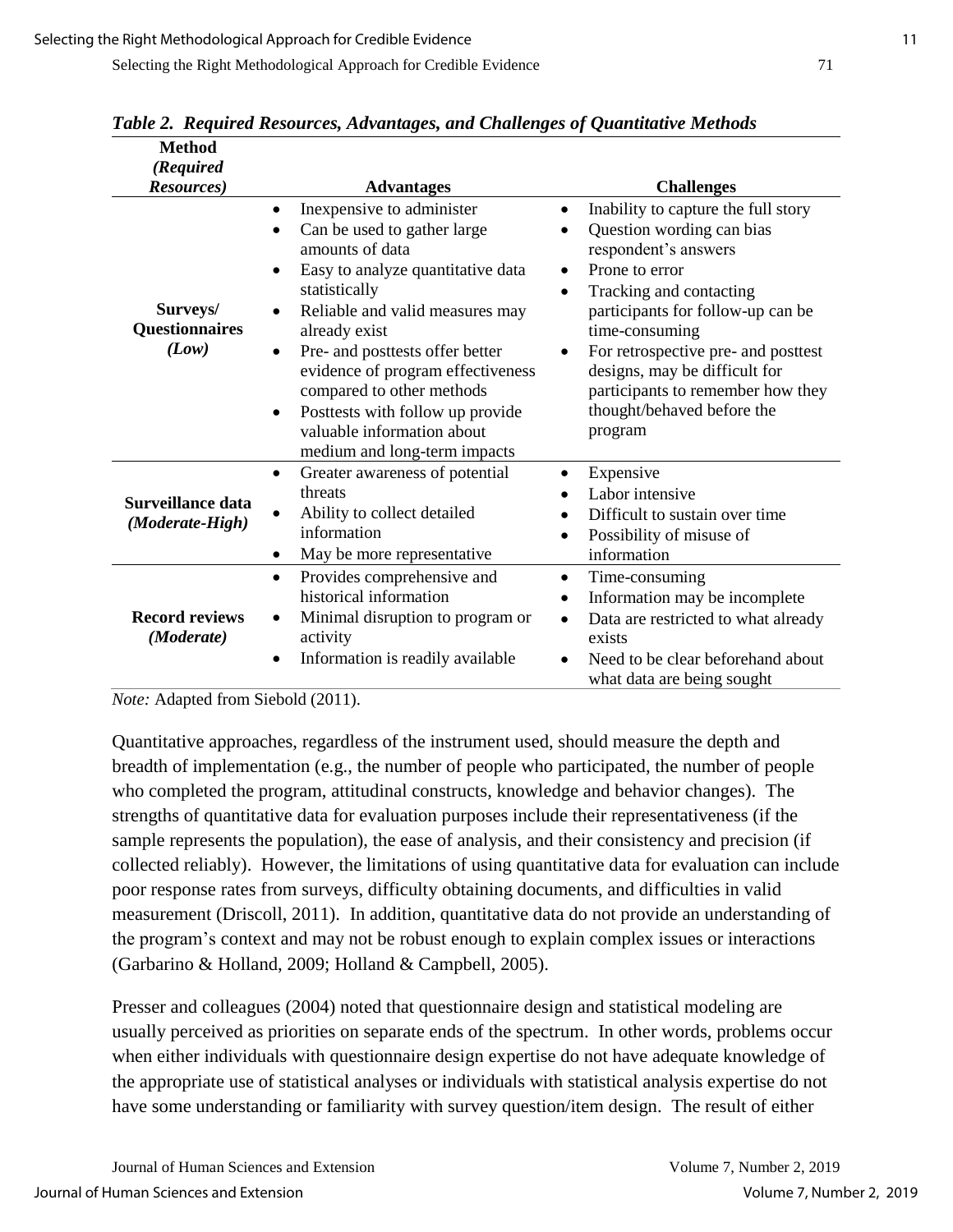situation can be invalid and/or unreliable results. Thus, the case for understanding when to use qualitative methods and when to use quantitative approaches is warranted.

## **Qualitative Methods**

In contrast to quantitative methods, qualitative data cannot easily be converted into numbers or used for aggregating data. More specifically, a user of qualitative methods must be adept in forming interpretations to not only provide rich descriptions of complex phenomena but in constructing themes or conceptual frameworks as well as generating hypotheses (Bickman & Reich, 2015; Foley & Timonen, 2014). Qualitative data are helpful for understanding how participants felt about a program, what they experienced, or why a program was useful. This method is best suited for probing open-ended questions such as "What was the value added?", "Who was responsible?", and "When did something happen?". Within an Extension framework, questions such as "How have your dietary habits changed as a result of your participation in the SNAP-Ed (Supplemental Nutrition Assistance Program Education) program?" would be best answered through the use of qualitative methods.

Qualitative data analysis will likely include the identification of themes, coding, clustering similar response data, and reducing data to meaningful and important points, such as in grounded theory-building or other approaches to qualitative analysis (Patton, 2002). Grounded-theory, developed by Glaser and Strauss (1967), is "a systematic method for constructing a theoretical analysis from data, with explicit analytic strategies and implicit guidelines for data collection" (Charmaz & Belgrave, 2012, p. 347). Using a grounded-theory approach creates meaning from data that are coded using categories and subcategories.

The most common qualitative data collection methods include focus groups, observation, interviews, and case studies.

**Focus groups.** Focus groups are comprised of small groups of people (usually 8-12) who share some characteristics or relevant experience and ideally do not know each other (Kreuger & Casey, 2015). Focus group participants discuss ideas and insights in response to open-ended questions from a facilitator. Group dynamics are also used to help generate data through themes.

**Observation.** Marshall and Rossman (1989) define observation as "the systematic description of events, behaviors, and artifacts in the social setting chosen for study" (p. 79). Observations may help explain behaviors as well as social context and meanings because the evaluator sees what is actually happening. Observations can include watching a participant or program, videotaping an intervention, or even recording people who have been asked to "think aloud" while they work (Ericsson, Krampe, & Tesch-Römer, 1993). The types of observations range from the *complete observer* who is neither seen nor noticed by the participants to the *complete participant* who is fully engaged with those who are under observation (Creswell & Creswell, 2018).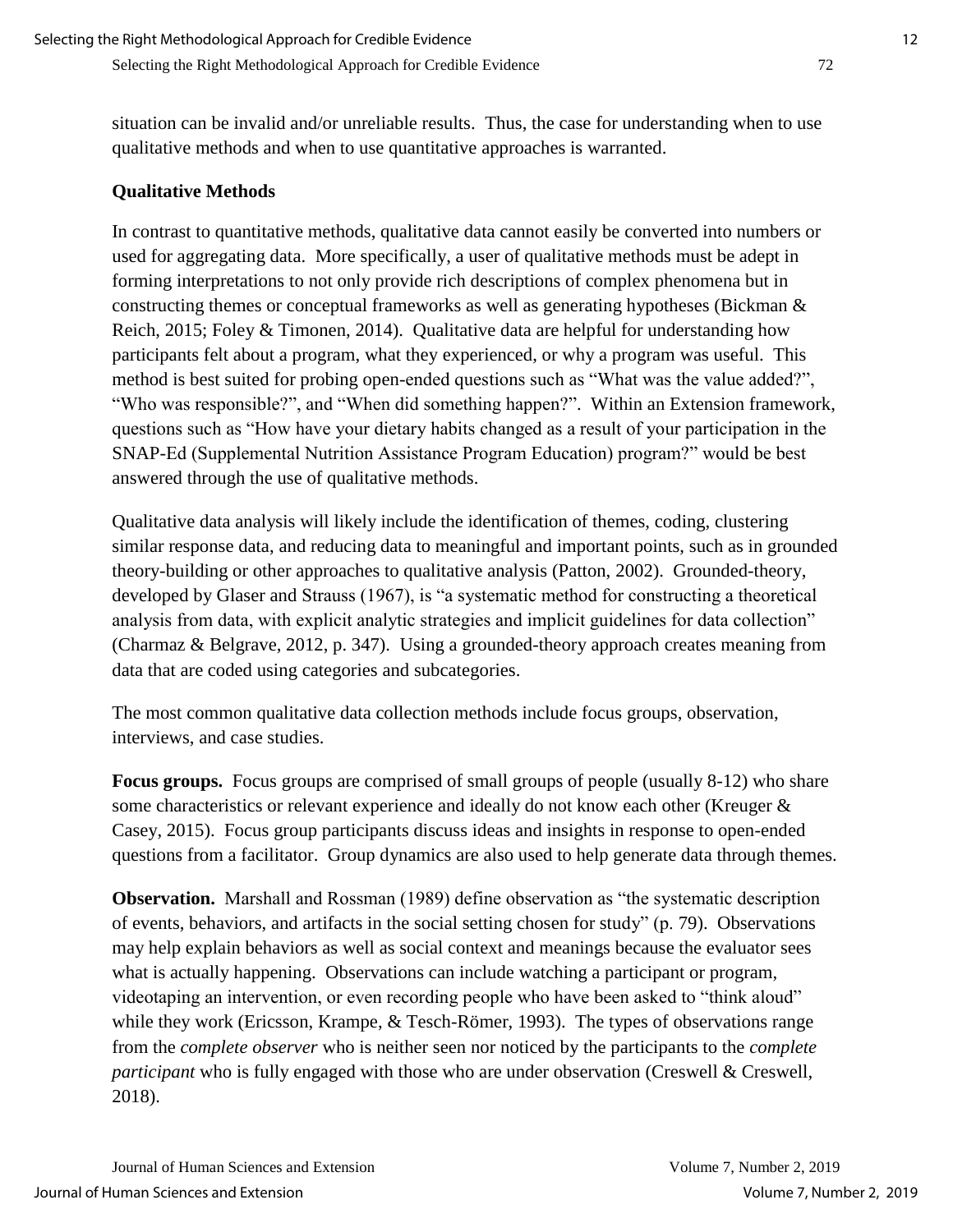**Interviews.** Interviews are useful for complex or sensitive subjects. Conducted at the individual level, they often provide rich data, details, and perspectives from program participants and stakeholders regarding their experiences, behaviors, and opinions. Interviews may be structured and conducted under controlled conditions, or they may be conducted with a loose set of questions asked in an open-ended manner. When gathering demographic data, such as age, interview questions can also be quantitative in nature.

**Case study.** According to the U.S. General Accounting Office (U.S. GAO, 1987), a case study is a "method for learning about a complex instance, based on a comprehensive understanding of that instance obtained through extensive description and analysis of that instance taken as a whole and in its context" (p. 14). The purpose of a case study is to intently examine a particular unit (person, site, project) as a distinct whole. Case studies can be helpful for understanding how different elements (implementation, context, and other factors) fit together and produce the observed impacts. The U.S. GAO (1987) has identified six types of case studies: illustrative (intended to add realism about a program or policy), exploratory (aimed at generating hypotheses), critical instance (examines a single instance of unique interest), program implementation (investigates operations, often at several sites), program effects (examines causality), and cumulative (brings together findings from many case studies to answer an evaluation question).

Table 3 highlights the advantages, challenges, and required capacity for using these qualitative methods.

| (Required<br>Resources)           | <b>Advantages</b>                                                                                                                                                                                                                              | <b>Challenges</b>                                                                                                                                                                                                                                                                                                                                 |
|-----------------------------------|------------------------------------------------------------------------------------------------------------------------------------------------------------------------------------------------------------------------------------------------|---------------------------------------------------------------------------------------------------------------------------------------------------------------------------------------------------------------------------------------------------------------------------------------------------------------------------------------------------|
| <b>Focus groups</b><br>(Moderate) | Participants define what is<br>$\bullet$<br>important<br>Opportunity to clarify responses<br>through probes<br>Less expensive and more efficient<br>$\bullet$<br>than interviews<br>Provides immediate sharing and<br>٠<br>syntheses           | Requires skilled facilitators<br>٠<br>Lack of confidentiality<br>May be difficult to analyze<br>Group members and facilitators<br>$\bullet$<br>can bias responses<br>Time-consuming to conduct and<br>$\bullet$<br>analyze data                                                                                                                   |
| <b>Observation</b><br>(High)      | Can adapt to events as they occur<br>$\bullet$<br>Setting is natural, flexible, and<br>$\bullet$<br>unstructured<br>Ability for researcher/evaluator to<br>choose participation level (i.e.,<br>actively participate vs. passively<br>observe) | Can be difficult to interpret seen<br>$\bullet$<br>behaviors<br>Presence of researcher/evaluator<br>$\bullet$<br>may influence behaviors of<br>participants<br>Difficult to generalize findings to<br>$\bullet$<br>entire population<br>Not realistic for large groups<br>$\bullet$<br>Time-consuming to reliably train<br>$\bullet$<br>observers |

*Table 3. Required Resources, Advantages, and Challenges of Qualitative Methods*

**Method**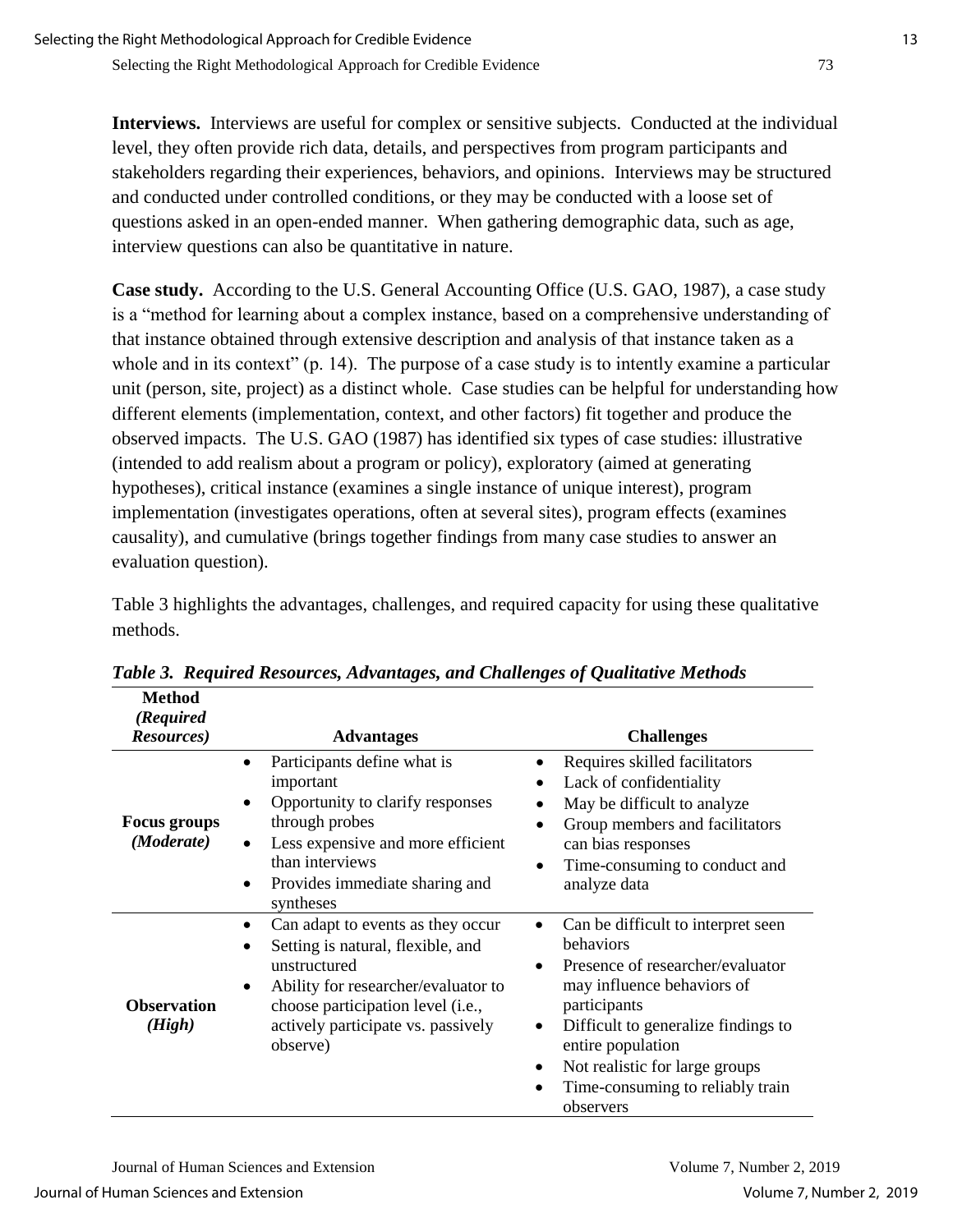Selecting the Right Methodological Approach for Credible Evidence 74

| <b>Method</b><br>(Required<br><b>Resources</b> ) | <b>Advantages</b>                                                                                                                                                                                                                                                                                                                   | <b>Challenges</b>                                                                                                                                                                                                                     |
|--------------------------------------------------|-------------------------------------------------------------------------------------------------------------------------------------------------------------------------------------------------------------------------------------------------------------------------------------------------------------------------------------|---------------------------------------------------------------------------------------------------------------------------------------------------------------------------------------------------------------------------------------|
| <b>Interviews</b><br>(Moderate-<br>High)         | May be easier to reach specific<br>$\bullet$<br>individuals (e.g., homeless<br>persons, victims of domestic<br>violence)<br>More personalized approach<br>$\bullet$<br>Easier to ask open-ended<br>questions, use probes, and pick up<br>on nonverbal cues<br>Line of questioning can be tailored<br>$\bullet$<br>to the individual | Can be time-consuming and/or<br>difficult to schedule<br>Requires skilled/trained<br>interviewer(s)<br>May be difficult to analyze and<br>summarize findings                                                                          |
| <b>Case Study</b><br>(High)                      | Allows for the collection of rich<br>details<br>Helps detect unexpected outcomes<br>Can help produce novel<br>hypotheses for later testing                                                                                                                                                                                          | Time-consuming to collect,<br>organize and describe<br>Represents depth of information,<br>rather than breadth<br>Data cannot necessarily be<br>$\bullet$<br>generalized to the wider<br>population<br>Difficult to draw cause/effect |

*Note:* Adapted from Siebold (2011).

Due to the dominance of surveys as a means to gather data, practical interview approaches, documented observations, and valuable focus group discussions often go overlooked as applicable sources of data that can demonstrate high-level impact. In fact, many of these techniques can offer insight that quantitative survey data do not reveal. One of the strengths of qualitative methods is that individuals can provide ideas and stimulate memories with topics cascading as the qualitative discussion occurs (Morgan, 1997). Moreover, these methods (observations, for example) may help explain behaviors as well as social contexts and meanings witnessed by the evaluator as they actually happen (Ericsson et al., 1993). Participants are given a chance to discuss their ideas and insights in response to open-ended questions from the facilitator rather than being limited to the choices on a survey instrument. Indeed, flexibility is a key difference between quantitative and qualitative methods, with qualitative methods allowing for greater spontaneity between the evaluator and program participants (Creswell & Creswell, 2018).

However, despite their advantages, there are limitations to qualitative methods. Data collected through qualitative processes are challenging for inexperienced evaluators to analyze. Not fitting into standard categories, qualitative data collection and analyses are generally time-consuming and costly. The data associated with qualitative methods are also very subjective, thus eliminating the more concrete interpretations that are often afforded through quantitative analyses (Patton, 2002).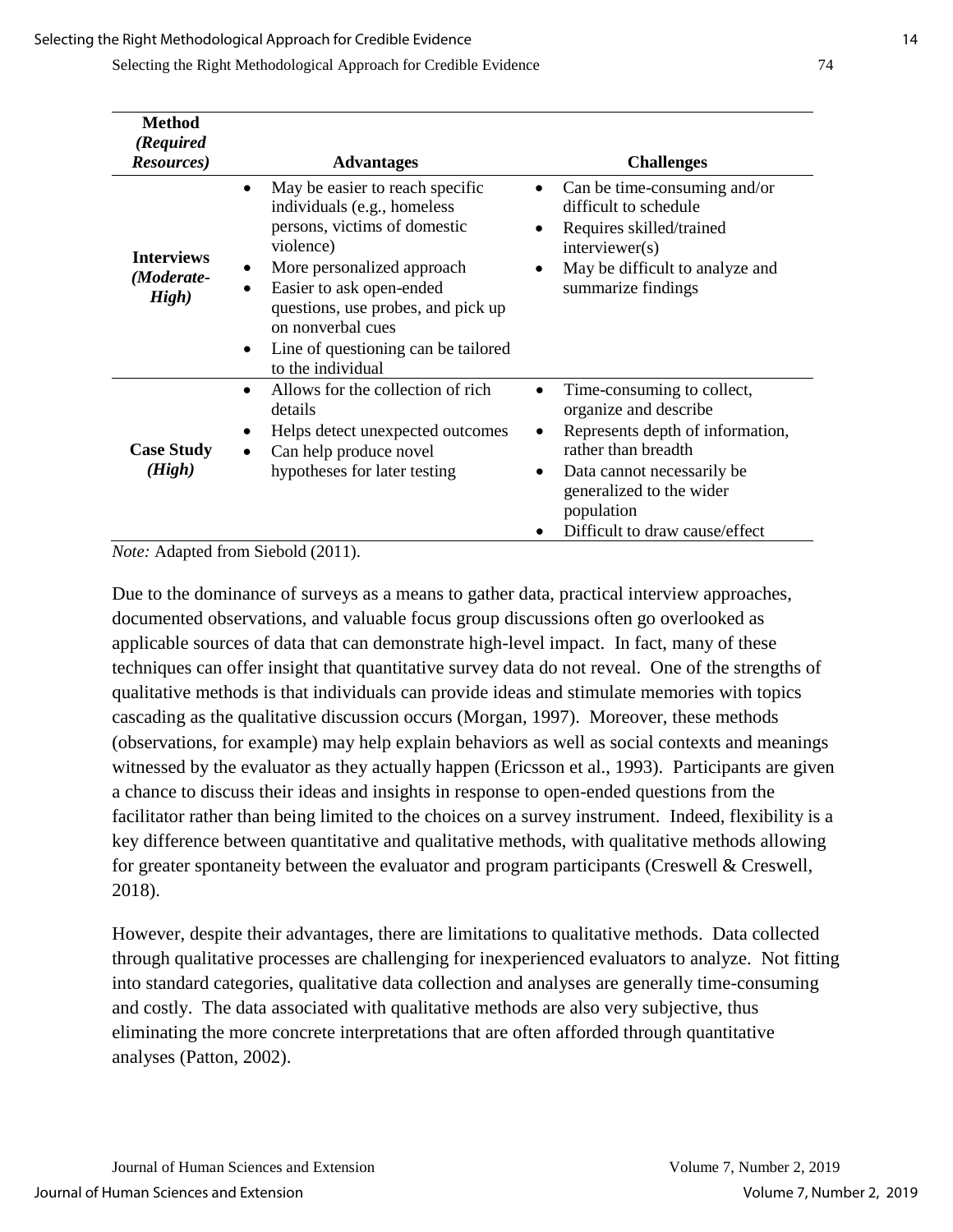## **Mixed Methods**

There are instances, however, when quantitative and qualitative methods are combined to produce a richer and more comprehensive understanding of a program or project's impact. This technique, known as mixed methods, allows the evaluator to bring quantitative and qualitative approaches together in a study.

Creswell and Plano-Clark (2011) have identified three basic mixed methods approaches in evaluation: convergent parallel design, explanatory sequential design, and exploratory sequential design.

The convergent parallel design is primarily used for validity; that is, determining if the results are similar when using both quantitative and qualitative methods. This design would call for using a survey (quantitative) and a focus group (qualitative) concurrently with similar participants. Results are merged for comparison and then interpreted to explain convergence/divergence.

In the explanatory sequential design, a qualitative method is used to explain "blindside" results from a quantitative method. A survey is followed by a focus group, interviews, or observation to explain or better understand what is happening in the quantitative results.

The exploratory sequential design explores potential patterns with a qualitative method and then verifies the patterns with a quantitative follow-up.

Deciding to use a mixed methods approach is a deliberate design decision. When choosing a mixed methods design approach, evaluators should consider several things, such as the stakeholder needs and wants; resources such as time, skill, and funding; and/or the complexity of the design (Creswell, 2003). Considering stakeholder needs and wants are essential to buy-in and success of the evaluation. The method(s) chosen should be realistic, given one's timeframe and budget for completion. In addition, more complex designs will require additional resources.

If both the know-how and the resources are available, using a mixed methods approach may be more effective since it allows for triangulation of findings. Triangulation allows one to tap into multiple ways to gather and ultimately analyze data, thus offering more credibility to actionable data (Greene, 2007). Furthermore, by using both quantitative and qualitative methods, the unique strengths of each approach can offset their respective limitations when used alone, thereby also increasing the level of credibility of the resulting data (Creswell & Creswell, 2018).

A mixed methods approach calls not only for the proper selection of various methods, but consideration must also be given to how data collection will occur. An evaluator must understand that whether collecting data sequentially (in phases) or concurrently, a personal choice of implementation could greatly affect the evaluation process (Creswell & Creswell, 2018).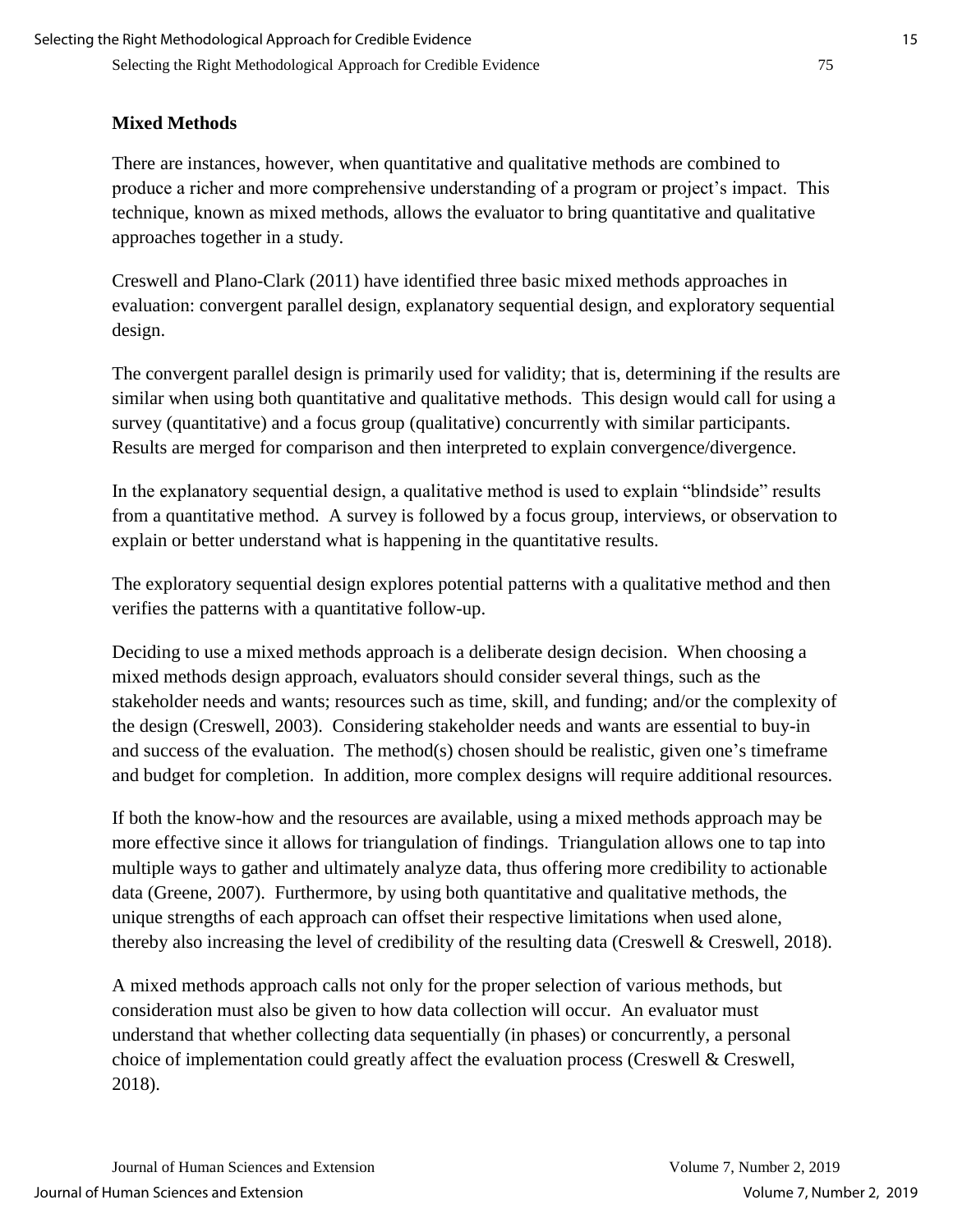Using mixed methods can offer a level of complexity that may be a challenge for novice evaluators and researchers, but on the other hand, may provide a level of objectivity that offers more quality evaluation results for stakeholders, assuming that steps have been taken to assess the validity and reliability of the data (Creswell, 2003). While it is beyond the scope of this article to provide a detailed description of each of the identified methods of data collection (both quantitative and qualitative), the reader is directed to additional resources such as Creswell and Creswell (2018) and Leavy (2017) for a more comprehensive review of both quantitative and qualitative methods.

## **Scientific Rigor**

Marquart (2017) defines scientific rigor as "the precision of a study in terms of planning data collection, analysis, and reporting" (p. 1). Simply put, rigor means to follow the required techniques and strategies for increasing both credibility (i.e., our trust and confidence in the research findings) and quality. For quantitative methods, validity and reliability are the golden standards of rigor (Coryn, 2007). The use of valid and reliable measures is crucial for both quality and credibility.

While quantitative methods call for the use of reliable and valid measures to create credible evidence, evaluators also aim to design and incorporate methodological strategies to ensure the credibility of the findings obtained from qualitative data. One strategy suggested by Creswell (1998) is to engage with at least one other individual to ensure that alternative interpretations of the data have been considered (Creswell, 1998). Lincoln and Guba (1985) provided several additional strategies for ensuring the credibility of qualitative data. These include:

- Maintaining a meticulous record of all decisions made throughout the process to ensure that data are consistent and transparent;
- Utilizing code-recode procedures as well as interrater reliability of the coding scheme with a Kappa statistic;
- Using more than one method to collect data on the same topic (i.e., triangulation) which allows for testing the consistency of findings obtained through different instruments; and
- Allowing participants the opportunity to respond to first drafts of reports to check for accuracy.

The importance of scientific rigor cannot be overstated and can be achieved with a variety of strategies not limited to the ones listed above (Santasier & Plack, 2007).

## **Methods and Misused Approaches**

Alkin and King (2017) provided interesting insight into the often misunderstood and misused approaches regarding evaluation methods. They argue that an inadequate evaluation can raise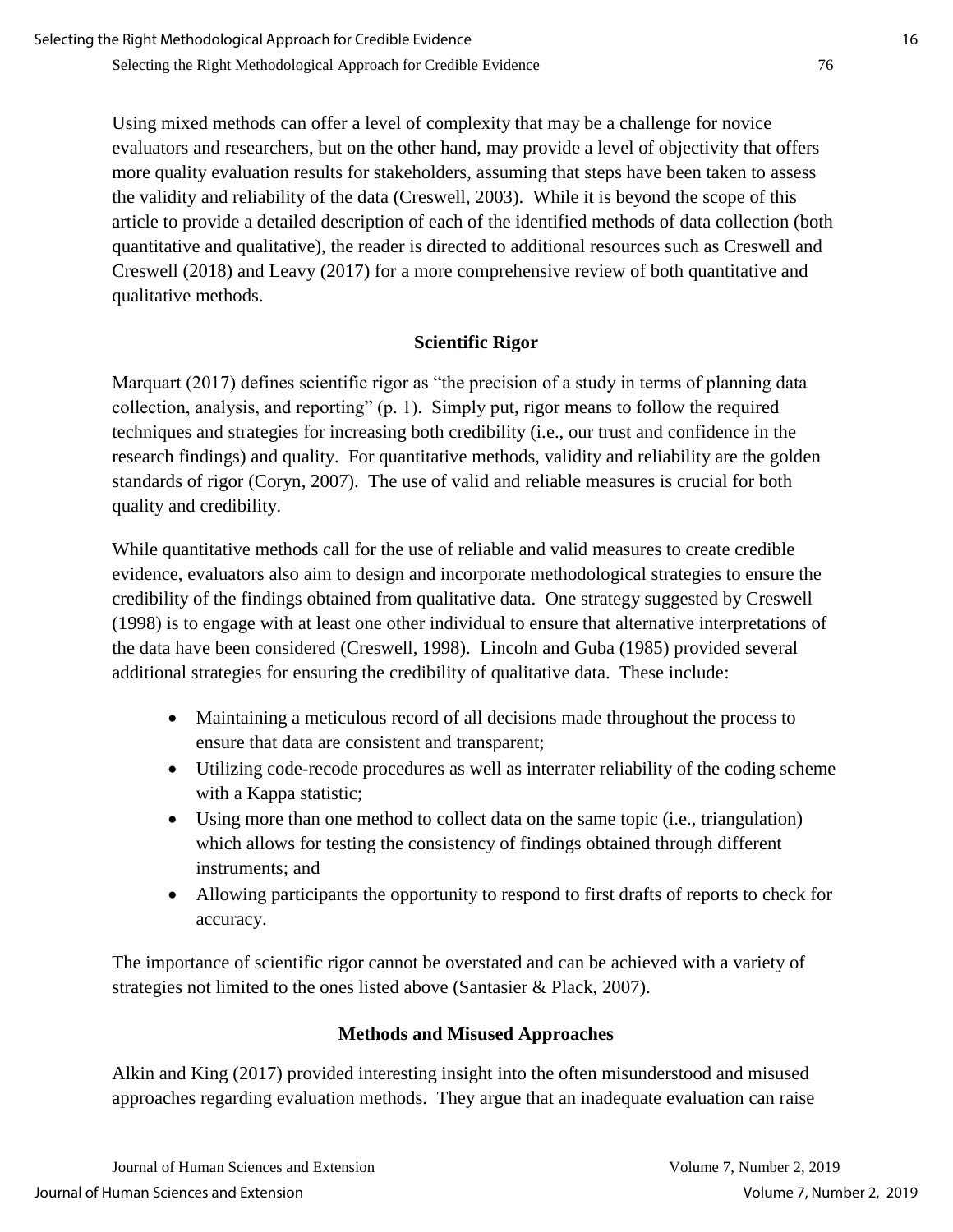major concerns of validity, which can cause credibility to wane. Alkin and King (2017) also describe a flaw in evaluation methods as similar to the perils associated with medical malpractice, potentially causing harm to those the evaluation intended to aid. Indeed, the methods selected have an influence on any evaluation, for they are the center of determining from whom to gather data and for whom the benefits of the evaluation will be rendered.

It is also important for an evaluator to adhere to certain ethical standards, such as the American Evaluation Association's (AEA) Guiding Principles for Evaluators (AEA, 2004), to stay clear of the tension that abides when working with stakeholders who are opposed to negative findings. In some cases, evaluators become very engaged in a program and can become biased toward a desire to present the results of the program in a more positive light than actually was the case, ultimately leading to an offering of biased evidence. Hence, the reason it is crucial to have a clear understanding of various methods that can be used to authenticate evaluative approaches for diverse clientele and communities. Having clear knowledge of the various evaluation methods can lead to the selection of methods that are appropriate for providing evidence to communities that the data were collected and analyzed in a way that minimizes bias. Methodological decisions are not about selecting methods that may inherently buy into the decisions of the status quo (Alkin & King, 2017), but using those methods that will produce evaluation results that provide impact beyond individuals and the programs that serve them. A key step in the evaluation process is to provide additional opportunities for evaluators to not only engage users but also to educate them on the specific steps and procedures (Lamm, 2010; Lamm & Israel, 2013). This provides credible evidence for stakeholders and establishes credibility with those who will ultimately decide to use, misuse, or discard the results.

It is important to consider that data are what individuals and communities utilize to understand and ultimately make decisions to enhance the world around them. Moreover, they have a belief that the evidence will work to improve their own lives. In turn, data are important in helping to develop impact statements or success stories that Extension can use to communicate desired results to stakeholders. This lends credence to what Mark (2015) describes as the actionability of evidence. In other words, how relevant the outcomes are to real-life situations is a determining factor for most stakeholders.

Evaluation data are often presented to or read by a wide variety of audiences, many of whom are not trained researchers or evaluators. Different stakeholders will find different types of data more convincing than other types. For example, some individuals find quantitative data (e.g., means, frequencies, distributions) to be the most convincing way to express a project's impact. Others find qualitative data, such as participants' stories, more compelling. There are also different interest levels and amounts of time available for stakeholders to consume evaluation information. It usually takes less time and effort to review and interpret quantitative data than qualitative data.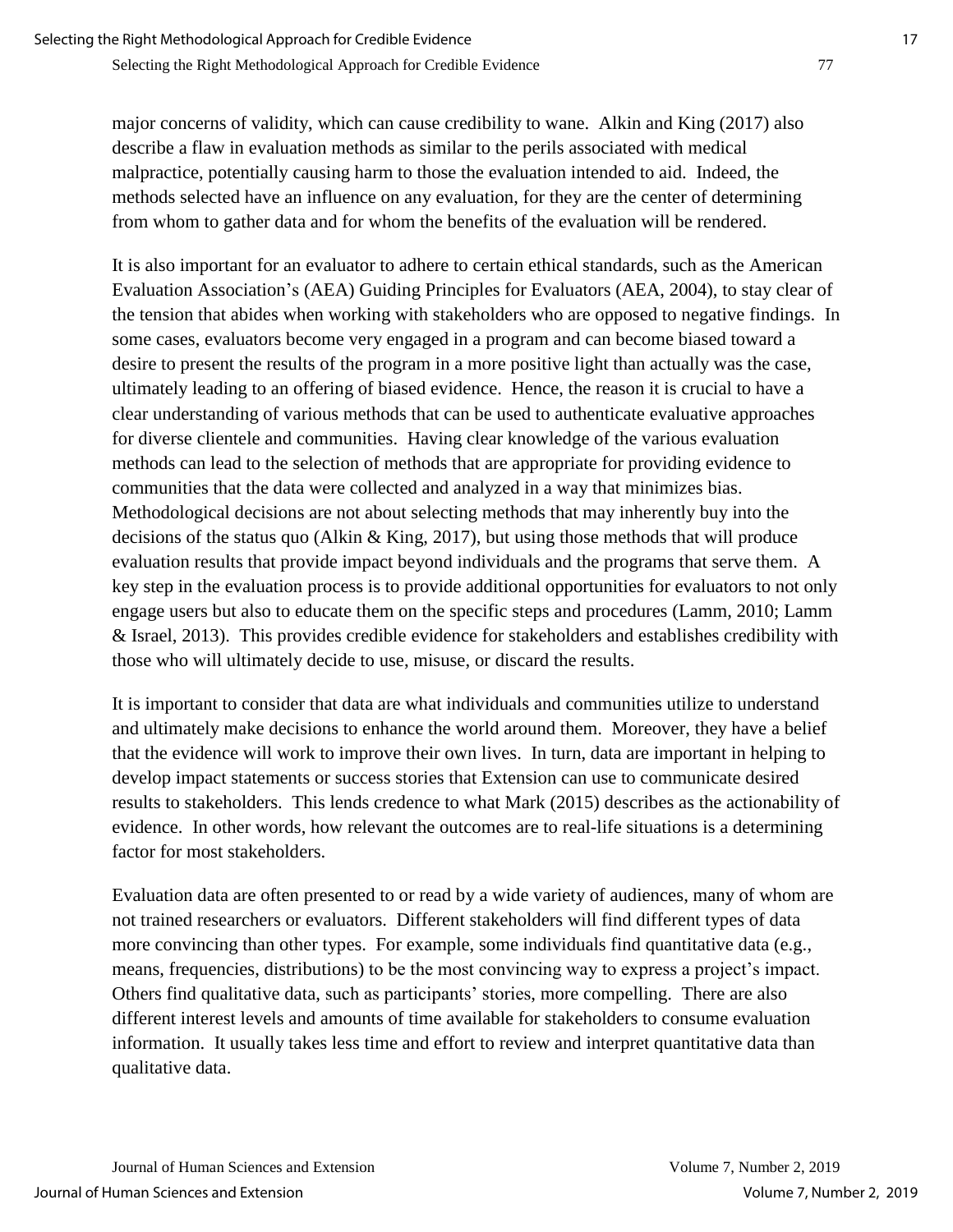Regardless of the methods used, findings must be communicated in understandable terms to ensure use of the evaluation results and lessons learned. Credible and actionable information is important, but this is often dependent on information being accessible and not overly technical for lay audiences. For instance, providing younger clientele who want to become more aware of resources for teens may be more user-friendly as a 1- or 2-page infographic than as a 20-page document. A busy elected official may also be more willing to read a brief summary that highlights a success story in her or his district than having to sit down for a long presentation to go through dozens of slides. Selecting applicable methods can aid in this endeavor.

No one evaluator's approach is the same nor will all questions posed to determine credible evidence be answered. Evaluation methods have roles to play and can make different contributions to the program evaluation process (ODAREACYF, 2016). The existing philosophical differences over which evaluation approaches are most suitable remains today. The answer still holds true, especially for Extension: which method is used depends on what we want to know and if the right questions are being asked to get the right information (National Research Council and Institute of Medicine, 2002; Patton, 2002; Secrest & Sidani, 1995). It is not necessary for every program evaluation to include highly technical qualitative, quantitative, or mixed methods. It should be within an evaluator's purview to be competent in determining which method is befitting of the questions at the inception of a program's development. Credibility is central in guiding the evaluation process from start to completion. What is most important is that despite the method of inquiry, it is implemented with rigor, consistency, and integrity.

## **The Use of Common Evaluation Measures and Methods**

Issues that affect the process of evaluation include the methods used in data collection as well as the skill level of the designated evaluator who is responsible for gathering such data. In most situations, this responsibility falls on the individual who is delivering the program directly to the designated clientele. In Extension, that individual is usually a county-level Extension educator, sometimes called a county Extension agent. For all practical purposes, this individual is at the grassroots level, providing educational programs that enable clientele to improve their lives and/or their communities. The county Extension educator is often awarded the pleasure of witnessing the action unfolding to improve the lives of agricultural producers, children, youth, and families, and the communities in which they live. However, none of these outcomes would be apparent if the methods an evaluator chooses to gather feedback, measure impact, and share the results are inappropriate or substandard.

When considering a state's entire Extension organization and viewing the roles of everyone from the campus-level administrators and state specialists to county-level educators, those individuals who have direct contact with clientele with their programs at the county or parish level are usually the most relevant team members to gather credible evidence that supports Extension's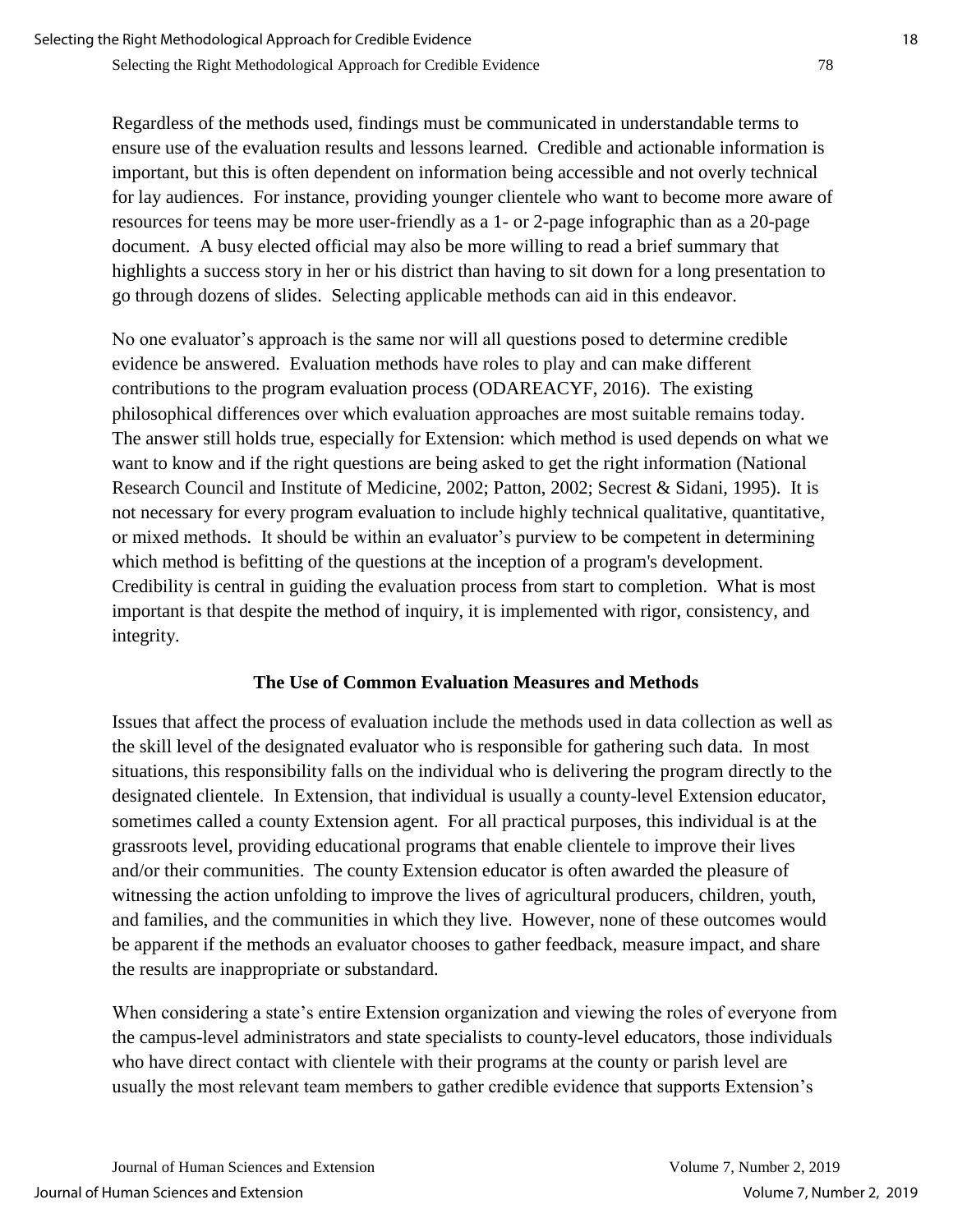impact on communities. However, county Extension educators often lack the capacity or confidence to carry out a thorough evaluative process that will render the desired results (Lamm & Israel, 2013). The vast majority of county Extension educators are hired for their passion, creativity, and capability for developing and implementing programs. A by-product of the skill sets of these educators is their ability to build relationships with clientele and stakeholders due to their living in the same communities where they work. After establishing Extension's credibility based on the positive connections/networks formed, many county/parish-level Extension educators are preoccupied with coming up with and delivering the next new program idea. This effort is usually the highest priority for Extension educators and often results in the development and implementation of an evaluation plan for that program, or other previously delivered programs, becoming a lower priority or not even considered at all (Rennekamp & Arnold, 2009).

To increase the implementation of rigorous and influential program evaluations, involve more individuals than just the local Extension educators who are delivering the programs and who often do not have the training or time to adequately develop and conduct the types of evaluations that produce credible and actionable evidence of the programs' outcomes (Torock, 2009). Several states are doing this by engaging state Extension specialists to assist county Extension educators with their evaluation efforts. This includes taking an approach that employs common measures. Common measures are systematic evaluation tools aimed to assess the same or similar outcomes (see 4H.org, 2019; University of Minnesota, 2019; Weidner, 2017). The process of developing common measures usually begins with state-level Extension specialists working with county Extension educators to identify common issues across the state. Those common issues are then addressed by programs developed jointly by the county educators and the state specialists as well as state subject matter program leaders at times. As the county educators are charged with implementing the newly-developed programs at the local level, the state specialists are responsible for developing an evaluation instrument that is appropriate for measuring program impacts for each specific statewide program. These instruments can incorporate quantitative items commonly used in typical surveys or qualitative items (e.g., openended questions) to more thoroughly explore the experiences of clientele resulting from participation in the Extension program. These common measures evaluation instruments can be made easily accessible (e.g., via email, posted on a website) to any county Extension educator conducting a specific program. The evaluation instruments can then be downloaded by the county Extension educator whenever needed.

After program evaluation data have been collected using the common measures evaluation instruments, the county Extension educators can either send the evaluation results, summarized or raw, to the designated data collection person in the organization, or as some states have done, enter the data directly into an online portal created specifically to collect the evaluation data for each specific program. The data portal is often managed by Extension administrators in charge of accountability reports (e.g., state stakeholder accountability and reporting documents, the National Institute of Food & Agriculture (NIFA) Federal Plan of Work & Report of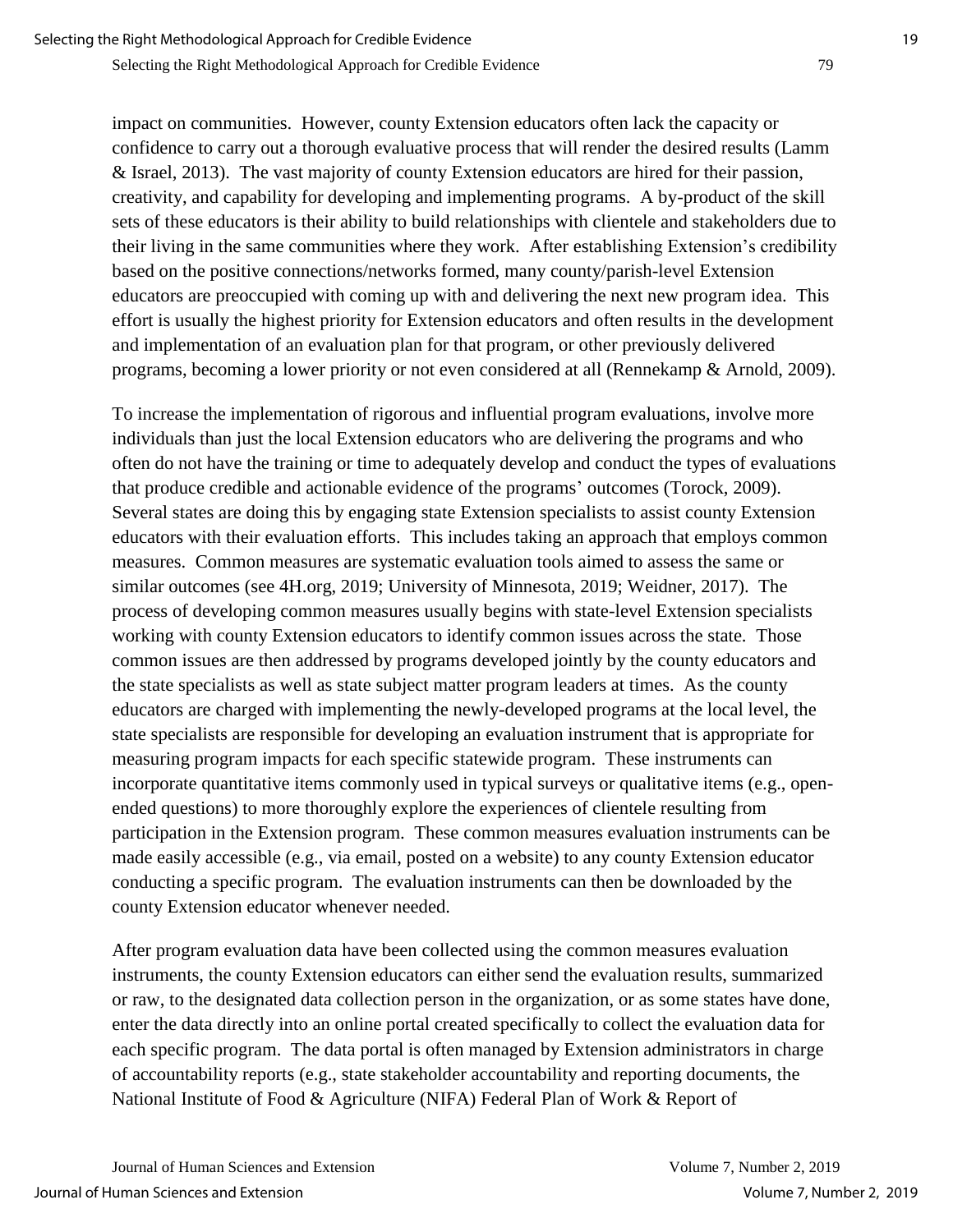Accomplishment reports). Once the county-level data have been entered, not only is there aggregated state-level data that can be used in multiple ways, but the information can also be sorted by county, giving the county educators a concise summary of the results based on the program that was implemented locally. In addition, one can compare results across county programs, if needed. This allows the county and state staff to both have an integral part in assessing the level of program impact. While state-level staff (e.g., subject matter specialists) have an opportunity to lend their expertise in designing and aiding in the implementation of collecting critical data, county agents/educators develop more self-assurance in knowing that they have adequately conducted a program that adds meaning to the lives of those they serve. In turn, evaluation is more readily adopted as a vital component of the program development process.

## **An Example from Extension Evaluation Practice**

All states have some means to gather Extension reports from county staff, state-level specialists, and/or faculty. However, in many cases, the data that are entered into these online portals are not reliable pieces of information, being "guesstimates" at best. In response to the need for consistency and validity, several states have taken significant steps to create reporting systems that provide access to credible data. Kansas State University Extension, for example, contracted with the University's Office of Educational Innovation and Evaluation (OEIE) to create the Program Evaluation and Reporting System (PEARS) to help streamline data collection, evaluation, and reporting of evidence-based Extension and Supplemental Nutrition Assistance Program Education (SNAP-Ed) interventions. Evaluation data are entered in and pulled from PEARS in real time, fostering data-based decision-making related to program progress, implementation, and impact.

The PEARS Team at Kansas State University provides a product that strives for meaningful results. For example, *The SNAP-Ed Evaluation Framework* (U.S. Department of Agriculture Food and Nutrition Service [USDAFNS], 2016) contains 51 indicators and several hundred metrics with which the success of SNAP-Ed programming can be evaluated. PEARS modules have been developed in alignment with many of these indicators/metrics, allowing SNAP-Ed users to report programmatic impacts consistently and uniformly.

In addition, the USDAFNS requires each SNAP-Ed state to complete the Education and Administrative Reporting System (EARS) report annually (USDAFNS, 2017). While these reports have traditionally been compiled using numerous Excel spreadsheets within and across counties, users can now gain easy access to generate the report.

Many of the indicators/metrics from EARS have also proven to be excellent performance indicators for Extension programs, and the PEARS Team hopes to work with NIFA in the future to ensure the system continues gathering data that are aligned with Extension's federal reporting requirements. In the meantime, PEARS provides a means for the Extension organization and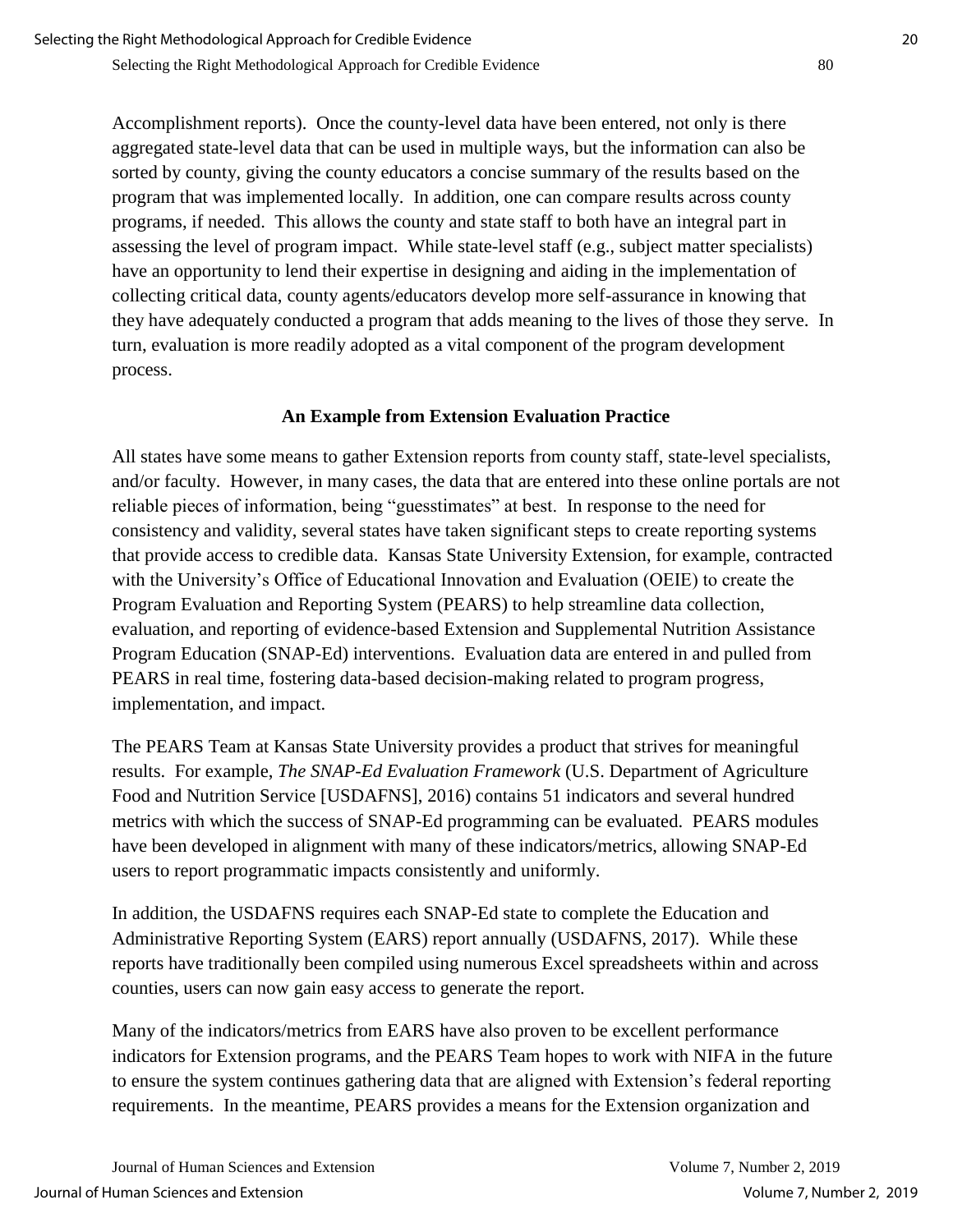Extension nutrition educators to accurately evaluate and report on program impacts; make program improvements; and assess progress toward affecting policy, system, and environmental changes. These data currently help 28 states better understand what works, in what conditions, and why. This is ultimately helping them better allocate time and funding to maximize their impact, meet the needs of their communities, and build on their successes. As such, the PEARS Team has developed a system that places a particular emphasis on utility in improving Extension programs, policies, and accountability.

Taking such system-wide approaches benefits Extension in providing credible evidence. The use of these approaches allows the implementation of evaluation methods with a higher level of fidelity and credibility than would occur if a statewide program was administered with all counties determining their own way to gather data. In other words, methods processes, like common measures and the creation of more robust reporting systems, will help states identify a common core set of outcomes and indicators that will be useful in addressing critical issues facing Extension clientele and communities. Taking a systematic, consistent approach to developing and using common measures can also help state-level specialists work with countylevel staff to more intently address needs that are unique to their communities and clientele. Not only does this approach provide a process for credible assessment, but it also offers the state Extension system a database for compiling reports that are action-oriented and ready for distribution at the request of stakeholders.

#### **Summary**

Today's program evaluators must discern, from many angles, ways to be proactive in addressing individual and community needs and documenting the impacts and quality of the programs designed to address those needs. Even more, a paradigm shift must be implemented to ensure that one's lived experiences serve the same level of credibility as an equation that statistically predicts future occurrences. Although it is crucial to respect the fact that many stakeholders find credibility in numbers and percentages as a means to tell the true story, evaluators and evaluation stakeholders must embrace the fact that qualitative data should be given the same level of value and credibility as quantitative data.

Such a change in thinking when considering the credibility of evaluation data offers a reason to be versatile in analyzing and reporting data through multiple methods that speak to the expectations and needs of various audiences. Evaluation methods should never be underestimated in the quest to provide credible and actionable evidence. Method choice should certainly be contextual (Greene, 2007), but any framework viewed as an easy fix should be viewed with great caution. The merit of experimental or non-experimental approaches has and will continue to be used to assess the level of program effectiveness. To achieve this, the target audience (individuals, groups, communities) must be adequately considered.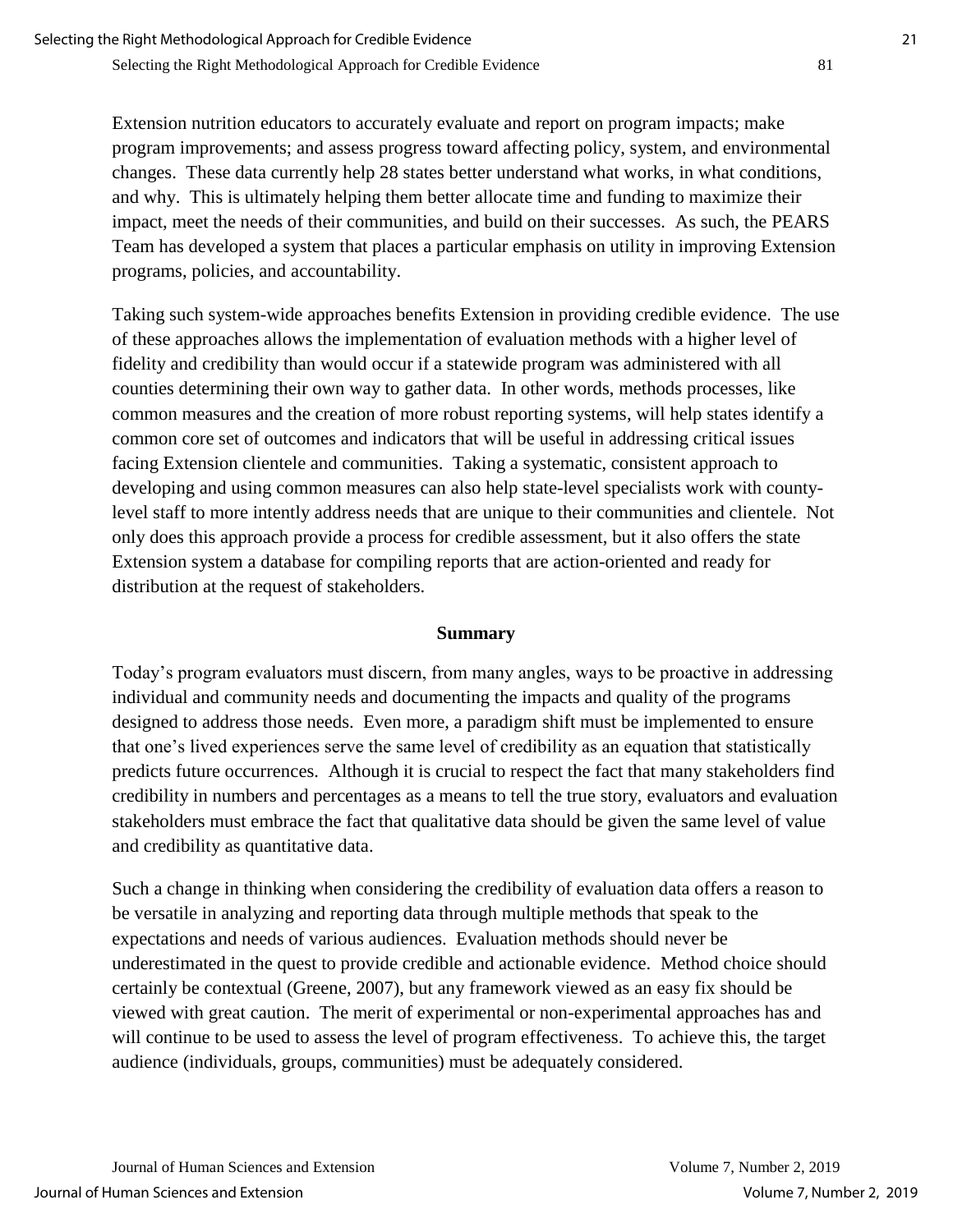This article provides a discussion on the purpose and need for the use of appropriate evaluation methods. Now is the time for Extension systems across the country to investigate what evaluation methods work for their needs and to determine which methods produce the most credible evidence for specific target audiences. Extension, throughout its history, has embraced new and innovative research-based concepts which have served both the land-grant universities and Extension's clientele and communities through outreach and engagement efforts. It is equally important to embrace the concept of identifying and applying appropriate evaluation methods that would benefit the organization's ability to collect and report credible and actionable evidence of Extension program impacts and quality that would increase Extension's public value among clientele and stakeholders.

#### **References**

- 4H.org. (2019). *Common measures.* Retrieved from https://4-h.org/professionals/commonmeasures/
- Alkin, M. C., & King, J. A. (2017). Definitions of evaluation use and misuse, evaluation influence, and factors affecting use. *American Journal of Evaluation*, *38*(3), 434–450. doi:10.1177/1098214017717015
- American Evaluation Association. (2018). *American Evaluation Association guiding principles for evaluators.* Retrieved from https://www.eval.org/p/cm/ld/fid=51
- Bennett, D. B. (1984). *Evaluating environmental education in schools: A practical guide for teachers*. Retrieved from http://unesdoc.unesco.org/images/0006/000661/066120eo.pdf
- BetterEvaluation. (2013). *Decide purpose*. Retrieved from https://www.betterevaluation.org/en/rainbow\_framework/frame/decide\_purpose
- Bickman, L., & Reich, S. M. (2015). Randomized controlled trials: A gold standard or gold plated? In S. I. Donaldson, C. A. Christie, & M. M. Mark (Eds.), *Credible and actionable evidence: The foundation for rigorous and influential evaluations (2<sup>nd</sup> ed., pp. 83–113).* Thousand Oaks, CA: Sage.
- Calba, C., Goutard, F. L., Hoinville, L., Hendrikx, P., Lindberg, A., Saegerman, C., & Peyre, M. (2015). Surveillance systems evaluation: A systematic review of the existing approaches. *BMC Public Health*, *15*, 448–460. doi:10.1186/s12889-015-1791-5
- Carlson, J. E., & von Davier, M. (2013). *Item response theory* [Educational Testing Service Research Report No. RR-13-28]. Retrieved from https://www.ets.org/Media/Research/pdf/RR-13-28.pdf
- Centers for Disease Control and Prevention. (2011). *Developing an effective evaluation plan*. Atlanta, GA: National Center for Chronic Disease Prevention and Health Promotion; Office on Smoking and Health; Division of Nutrition, Physical Activity, and Obesity.
- Charmaz, K., & Belgrave, L. (2012). Qualitative interviewing and grounded theory analysis. In J. F. Gubrium, J. A. Holstein, A. B. Marvasti, & K. D. McKinney (Eds.), *The SAGE handbook of interview research: The complexity of the craft* (pp. 347–366). Thousand Oaks, CA: Sage.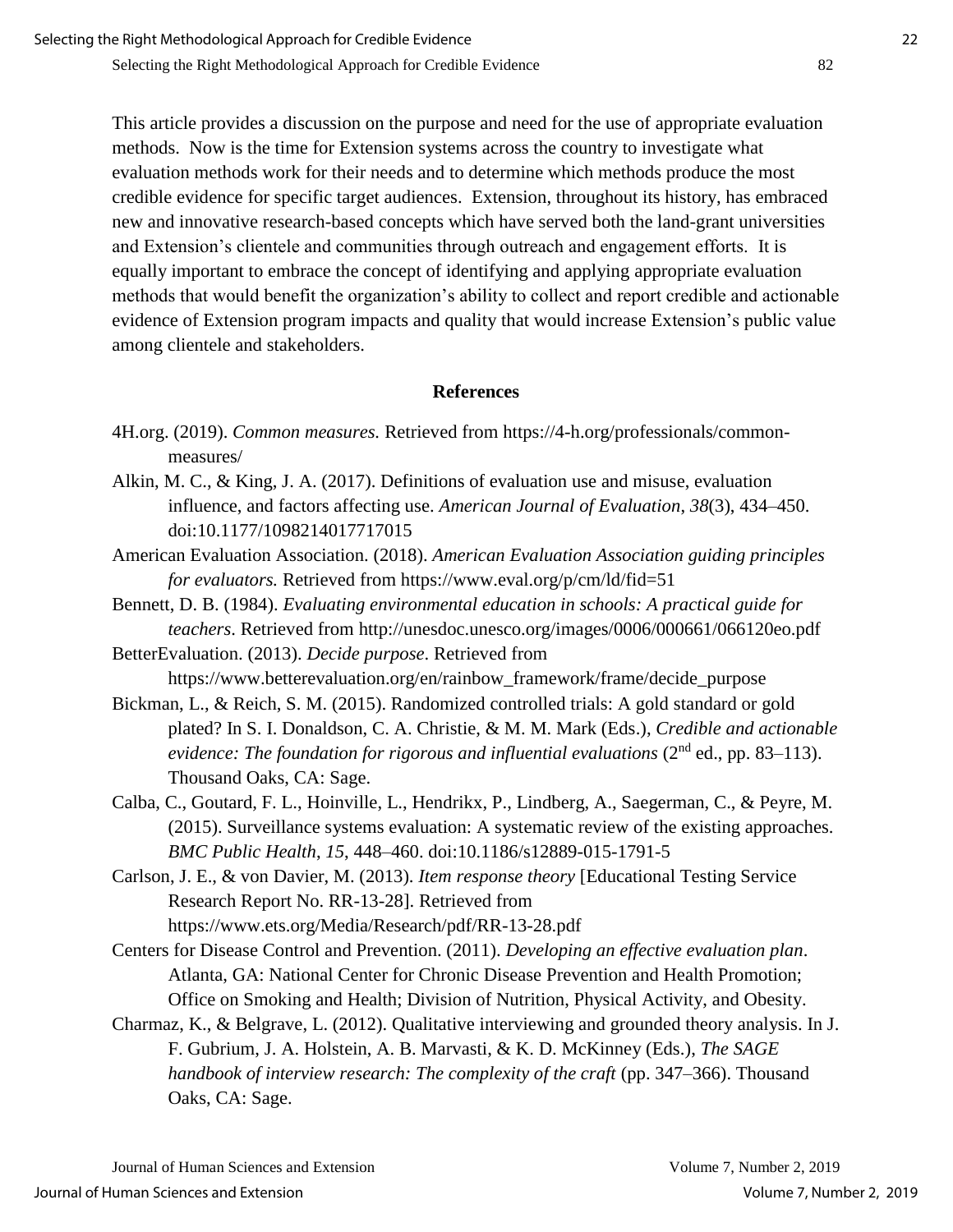- Chawla, S. (2015). *Analyzing stakeholders*. Slideshare retrieved from https://www.slideshare.net/sahilchawla98229/analyzing-stakeholders-sahil-chawla
- Corporation for National & Community Service. (2019). *How to develop the right research questions for program evaluation.* PowerPoint presentation retrieved from https://www.nationalservice.gov/sites/default/files/resource/Asking\_the\_Right\_Research \_Questions.pdf

Coryn, C. L. S. (2007). The holy trinity of methodological rigor: A skeptical view. *Journal of MultiDisciplinary Evaluation, 4*(7), 26–31.

- Creswell, J. W. (1998). *Qualitative inquiry and research design: Choosing among five traditions*. Thousand Oaks, CA: Sage.
- Creswell, J. W. (2003). *Research design: Qualitative, quantitative, and mixed methods approaches* (2nd ed.). Thousand Oaks, CA: Sage.
- Creswell, J. W., & Creswell, J. D. (2018). *Research design: Qualitative, quantitative, and mixed methods approaches* (5th ed). Thousand Oaks, CA: Sage.
- Creswell, J. W., & Plano Clark, V. L. (2011). *Designing and conducting mixed methods research* (2nd ed.). Los Angeles, CA: Sage.
- Davidson, E. J. (2005). *Evaluation methodology basics: The nuts and bolts of sound evaluation*. Thousand Oaks, CA: Sage.
- Donaldson, S. I., Christie, C. A., & Mark, M. M. (Eds.) (2015). *Credible and actionable evidence: The foundation for rigorous and influential evaluations* (2<sup>nd</sup> ed.). Thousand Oaks, CA: Sage.
- Driscoll, D. L. (2011). Introduction to primary research: Observations, surveys, and interviews. In C. Lowe & P. Zemliansky (Eds.), *Writing spaces: Readings on writing* (Vol. 2, pp. 153–174). Anderson, SC: Parlor Press.
- Ericsson, K. A., Krampe, R. T., & Tesch-Römer, C. (1993). The role of deliberate practice in the acquisition of expert performance. *Psychological Review*, *100*(3), 363–406.
- Fink, A. (2015). *Evaluation fundamentals: Insights into program effectiveness, quality and Value* (3rd ed.)*.* Thousand Oaks, CA: Sage.
- Fitzpatrick, J. L., Sanders, J. R., & Worthen, B. R. (2011). *Program evaluation: Alternative approaches and practical guidelines* (4<sup>th</sup> ed.). New York, NY: Pearson.
- Foley, G., & Timonen, V. (2014). Using grounded theory method to capture and analyze health care experiences. *Health Services Research*, *50*(4), 1195–1210. doi:10.1111/1475- 6773.12275
- Fowler, F. J., Jr. (2002). *Survey research methods* (3rd ed.). Thousand Oaks, CA: Sage.
- Franz, N. K. (2013). Improving Extension programs: Putting public value stories and statements to work. *Journal of Extension, 51*(3), Article 3TOT1. Retrieved from https://joe.org/joe/2013june/tt1.php
- Franz, N., Arnold, M., & Baughman, S. (2014). The role of evaluation in determining the public value of Extension. *Journal of Extension*, *52*(4), Article 4COM3. Retrieved from http://www.joe.org/joe/2014august/comm3.php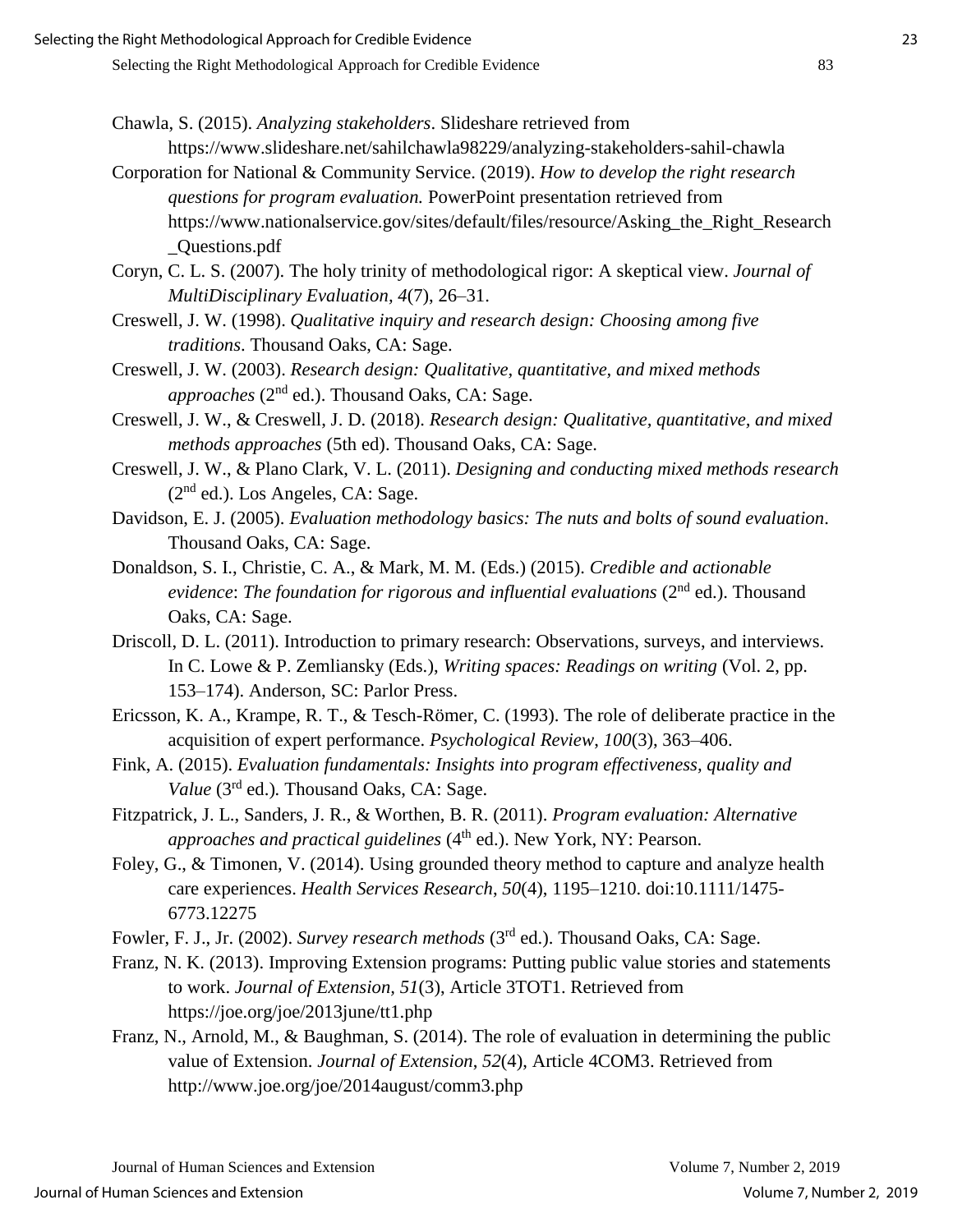- Garbarino, S., & Holland, J. (2009) *Quantitative and qualitative methods in impact evaluation and measuring results.* Birmingham, UK: University of Birmingham.
- Gavazzi, S. M., & Gee, E. G. (2018). *Land-grant universities for the future: Higher education for* 
	- *for the public good*. Baltimore, MD: Johns Hopkins University Press.
- Glaser, B. G., & Strauss, A. L. (1967). *The discovery of grounded theory: Strategies for qualitative research.* Chicago, IL: Aldine Publishing.
- Gooden, S. T., & Berry-James, R. M. (2018). *Why research methods matter: Essential skills for decision making*. Irvine, CA: Melvin & Leigh.
- Greene, J. C. (2007). Methods choice are contextual, contingent and political. In G. Julnes & D. J. Rog (Eds.), *Informing federal policies on evaluation methodology: Building the evidence base for method choice in government sponsored evaluation. New Directions for Evaluation, 113*, 111–113.
- Hessler, R. M. (1992). *Social research methods*. St. Paul, MN: West Publishing Company.
- Holland, J., & Campbell, J. R. (Eds). (2005). *Methods in development research: Combining qualitative and quantitative approaches*. London, UK: Practical Action Publishing.
- Kelley, K., Clark, B., Brown, V., & Sitzia, J. (2003). Good practice in the conduct and reporting of survey research. *International Journal for Quality in Healthcare*, *15*(3), 261–266. doi:10.1093/intqhc/mzg031
- Krueger, R. A., & Casey, M. A. (2015). *Focus groups: A practical guide for applied Research* (5<sup>th</sup> ed.). Thousand Oaks, CA: Sage.
- Lamm, A. J. (2010). The latest take on utilization-focused evaluation. *Journal of Extension*, *48*(3), Article 3TOT4. Retrieved from https://joe.org/joe/2010june/tt4.php
- Lamm, A. J., & Israel, G. D. (2013). A national examination of Extension professionals' use of evaluation: Does intended use improve effort? *Journal of Human Sciences and Extension*, *1*(1), 49–62.
- Lamm, A. J., Israel, G. D., & Diehl, D. (2013). A national perspective on the current evaluation activities in Extension. *Journal of Extension*, *51*(1), Article 1FEA1. Retrieved from http://www.joe.org/joe/2013february/a1.php
- Leavy, P. (2017). *Research design: Quantitative, qualitative, mixed methods, arts-based, and community-based participatory research approaches*. New York, NY: Guilford Press.
- Lincoln, Y. S., & Guba, E. G. (1985). *Naturalistic inquiry*. Newbury Park, CA: Sage.
- Mark, M. M. (2015). Credible and actionable evidence: A framework, overview, and suggestions for future practice and research. In S. I. Donaldson, C. A. Christie, M. M. Mark (Eds.), *Credible and actionable evidence: The foundation for rigorous and influential*  evaluations (2<sup>nd</sup> ed., pp. 275–302). Thousand Oaks, CA: Sage.
- Mark, M. M., Henry, G. T., & Julnes, G. (2000). *Evaluation: An integrated framework for understanding, guiding and improving policies and programs*. San Francisco, CA: Jossey-Bass.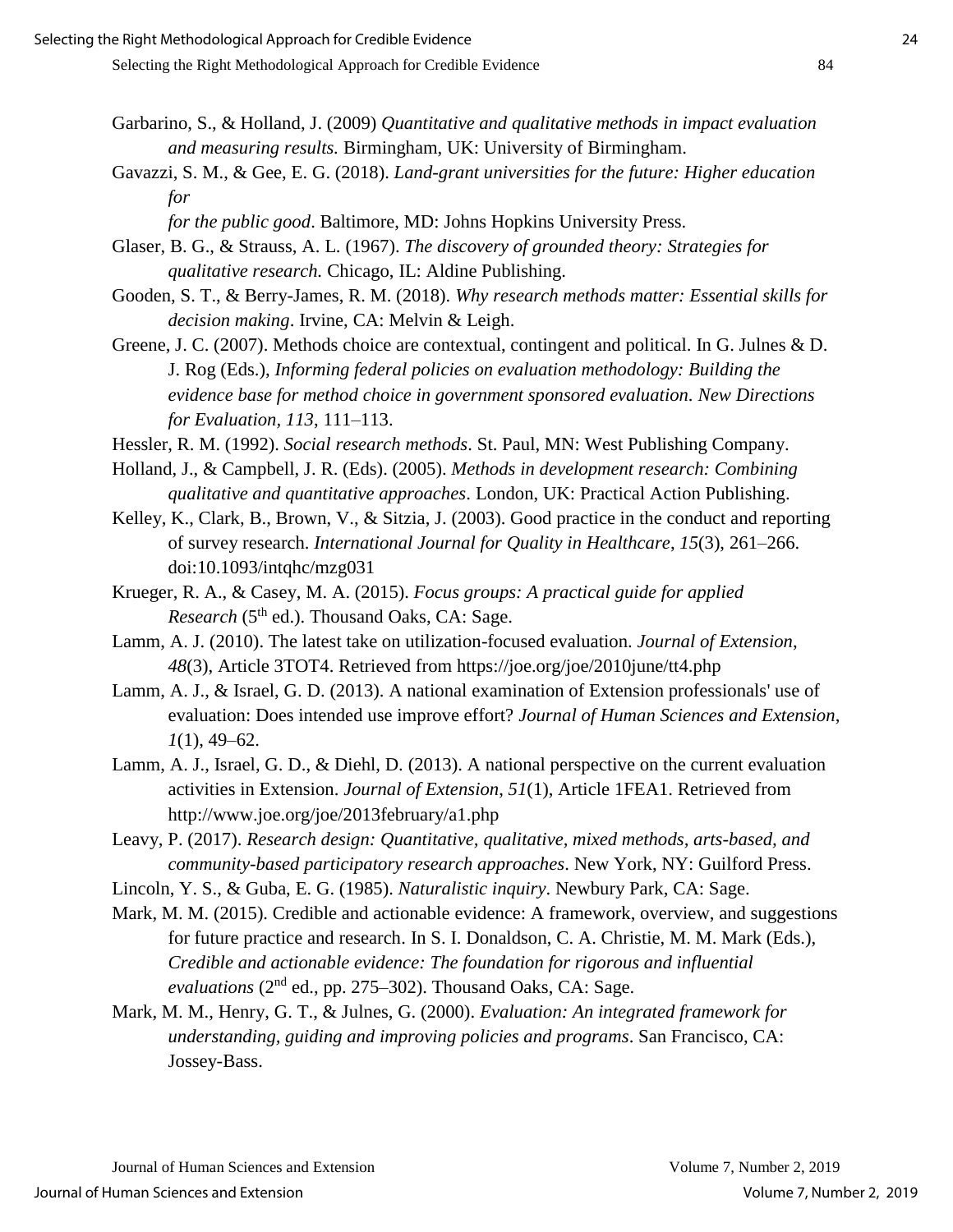- Marquart, F. (2017). Methodological rigor in quantitative research methods. In J. Matthes (Ed.), *The international encyclopedia of communication research methods* (Vol. 2, pp. 1–9). Hoboken, NJ: Wiley-Blackwell. doi:10.1002/9781118901731.iecrm0221
- Marshall, C., & Rossman, G. B. (1989). *Designing qualitative research*. Newbury Park, CA: Sage.
- McClure, M. M., Fuhrman, N. E., & Morgan, A. C. (2012). Program evaluation competencies of Extension professionals: Implications for continuing professional development*. Journal of Agricultural Education*, *53*(4), 85–97. doi:10.5032/jae.2012.04085. Retrieved from http://www.jae-online.org/attachments/article/1700/53.4.85%20McClure.pdf
- McDavid, J. C., & Hawthorn, L. R. L. (2006). *Program evaluation & performance measurement: An introduction to practice*. Thousand Oaks, CA: Sage.
- Mertens, D. M., & Wilson, A. T. (2012). *Program evaluation theory and practice: A comprehensive guide*. New York, NY: Guildford Press.
- Morgan, D. L. (1997). *Focus groups as qualitative research* (2nd ed.). Newbury Park, CA: Sage.
- Mullins, J., Chapman-Novakofski, K., Franck, K., Olson, B., Serrano, E., Townsend, M. S., & Wong, S. S. (2015). Food and nutrition Extension programs: Next generation impact evaluation. *Journal of Extension, 53*(4), Article 4FEA1. Retrieved from https://www.joe.org/joe/2015august/a1.php
- National Minority Aids Council. (n.d.) *Program evaluation*. Retrieved from http://www.nmac.org/pdf/program%20evalution.pdf
- National Research Council and Institute of Medicine. (2002). *Community programs to promote youth development*. Washington, DC: National Academies Press. doi:10.17226/10022
- Newman, I., & Benz, C. R. (1998). *Qualitative-quantitative research methodology: Exploring the interactive continuum.* Carbondale, IL: Southern Illinois University Press.
- Nsubuga P., White M. E., & Thacker, S. B., Anderson, M. A., Blount, S. B., Broome, C. V., . . . Trostle, M. (2006). Public health surveillance: A tool for targeting and monitoring interventions. In D. T. Jamison, J. G. Breman, A. R. Measham, G. Alleyne, M. Claeson, D. B. Evans, P. Jha, A. Mills, & P. Musgrove (Eds.), *Disease control priorities in developing countries* (2nd ed., pp. 997–1015). Washington, DC: The World Bank and New York, NY: Oxford University Press.
- Office of Data, Analysis, Research and Evaluation Administration on Children Youth & Families [ODAREACYF]. (2016). *Qualitative research methods in program evaluation: Considerations for federal staff.* Retrieved from https://www.acf.hhs.gov/sites/default/files/acyf/qualitative\_research\_methods\_in\_progra m\_evaluation.pdf
- Patton, M. Q. (2002). *Qualitative research and evaluation methods* (3rd ed.). Thousand Oaks, CA: Sage.
- Pell Institute. (2019). *Evaluation toolkit: Evaluation guide*. Retrieved from http://toolkit.pellinstitute.org/evaluation-guide/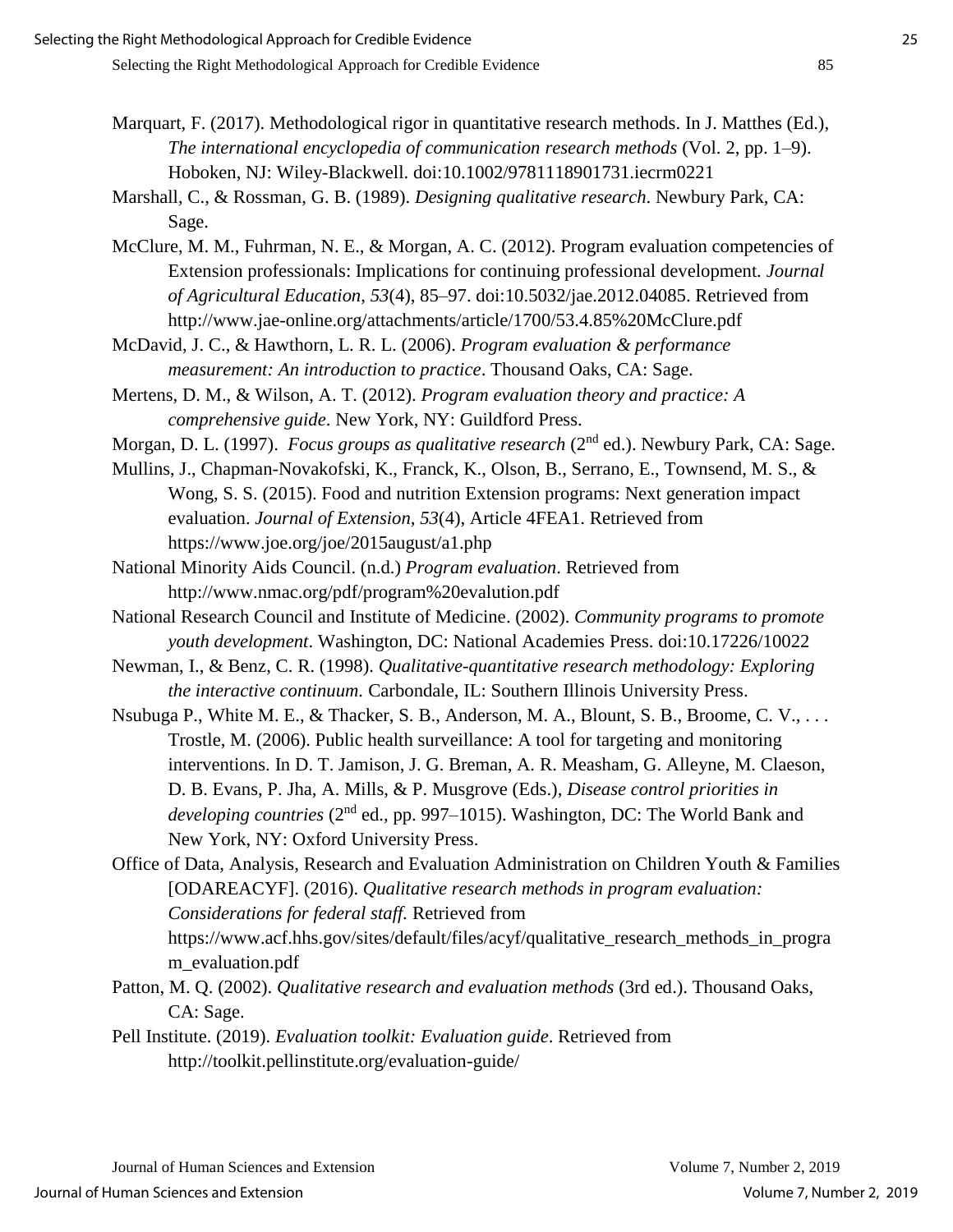- Presser, S., Couper, M. P., Lessler, J. T., Martin, E., Martin, J., Rothgeb, J. M., & Singer, E. (2004). Methods for testing and evaluating survey questions. *Public Opinion Quarterly, 68*(1), 109–130. doi:10.1093/poq/nfh008
- Rallis, S. F. (2015). When and how qualitative methods provide credible and actionable evidence: Reasoning with rigor, probity, and transparency. In S. I. Donaldson, C. A. Christie, C.A., & M. M. Mark (Eds.). (2015). *Credible and actionable evidence: The foundation for rigorous and influential evaluations* (2<sup>nd</sup> ed., pp. 137–156). Thousand Oaks, CA: Sage.
- Rennekamp, R. A., & Arnold, M. E. (2009). What progress, program evaluation? Reflections on a quarter-century of Extension evaluation practice. *Journal of Extension*, *47*(3), Article 3COM1. Retrieved from http://www.joe.org/joe/2009june/comm1.php
- Rolka, H., Walker, D. W., English, R., Katzoff, M. J., Scogin, G., & Neuhaus, E. (2012). Analytical challenges for emerging public health surveillance: A CDC perspective*. Morbidity and Mortality Weekly Report, 61*(03), 35–39.
- Santasier, A. M., & Plack, M. M. (2007). Assessing professional behaviors using qualitative data analysis. *Journal of Physical Therapy Education*, *21*(3), 29–39. doi:10.1097/00001416- 200710000-00005
- Secrest, L., & Sidani, S. (1995). Quantitative and qualitative methods: Is there an alternative? *Evaluation and Program Planning*, *18*(1), 77–87. doi:10.1016/0149-7189(94)00051-X
- Siebold, W. (2011). *Examples of data collection methods*. Retrieved from www.ncdsv.org/images/Siebold\_ExamplesOfDataCollectionMethods\_updated\_11-7- 2011.pdf
- Teutsch, S. M., & Churchill, R. E. (Eds). (2000). *Principles and practice of public health*  surveillance (2<sup>nd</sup> ed.). New York, NY: Oxford University Press.
- Torock, J. L. (2009). Experiential learning and Cooperative Extension: Partners in non-formal education for a century and beyond. *Journal of Extension, 47*(6), Article 6TOT2. Retrieved from https://www.joe.org/joe/2009december/tt2.php
- U.S. Department of Agriculture Food and Nutrition Services. (2017). *Education and administrative reporting system form.* Retrieved from https://snaped.fns.usda.gov/program-administration/ears-form-training
- U.S. Department of Agriculture Food and Nutrition Services. (2016). *SNAP-Ed TOOLKIT - SNAP-Ed evaluation framework.* Retrieved from https://snapedtoolkit.org/framework/index/sectors-of-influence/
- U.S. General Accounting Office (U.S. GAO). (1987). *Case study evaluations*. Retrieved from https://www.legistorm.com/reports/view/gao/15651/Case\_Study\_Evaluations.html
- University of Minnesota. (2019). *CYFAR-approved common measures*. Retrieved from https://cyfar.org/ilm\_common\_measures
- Weidner, A. (2017). *Common measures 2.0*. Retrieved from https://extension.purdue.edu/hub/wp-content/uploads/2018/07/Common-Measures-2.0- Presentation.2017.09.27-1-1.pdf